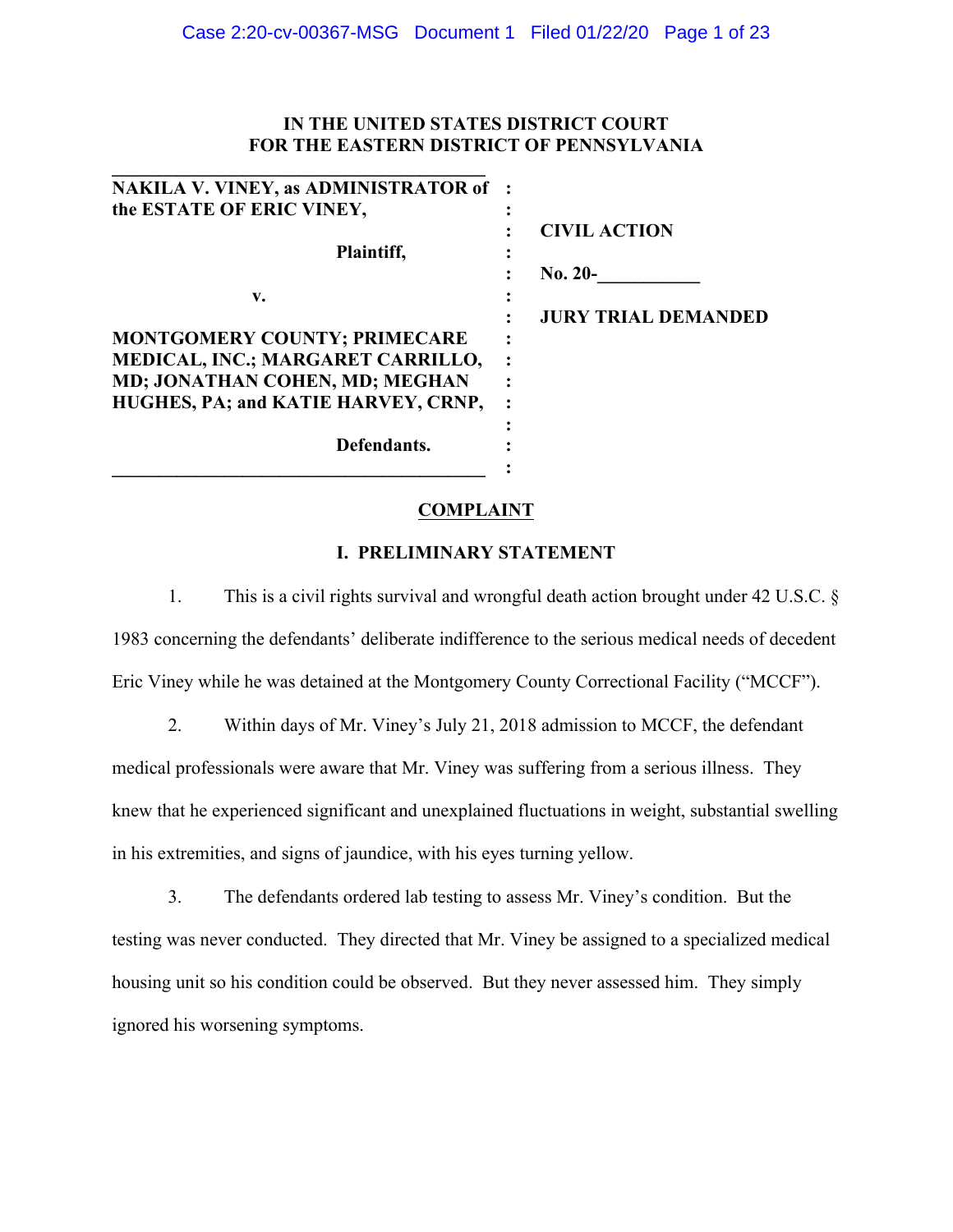#### Case 2:20-cv-00367-MSG Document 1 Filed 01/22/20 Page 2 of 23

4. By the evening of August 7, 2018, Mr. Viney's health had deteriorated dramatically. He had severely increased respirations and significant swelling throughout his body. He could not eat, and he was not urinating. He was unable to walk.

5. Mr. Viney was sent to a local emergency room. By time he arrived, he was in critical condition with complete organ failure. Mr. Viney spent the next 100 days in an intensive care unit cycling in and out of a comatose state. Ultimately, his multi organ failure had progressed too far to be susceptible to treatment, and he died on November 17, 2018. He was 36 years old.

6. Based on medical diagnoses made upon Mr. Viney's hospitalization, it was clear that his condition resulted from a disorder called chronic dilated cardiomyopathy—a serious, but treatable, cardiac illness. However, because the defendants, with deliberate indifference, failed to respond to his obvious and worsening symptoms, he progressed to the point of irreversible organ failure.

7. The defendants' failure to respond to Mr. Viney's condition with continuous monitoring and referral for hospitalization was consistent with an established pattern in the medical department at MCCF. Based on allegations made in multiple federal civil rights actions filed in this Court and elsewhere, defendant Montgomery County and its contract medical provider, defendant PrimeCare Medical, Inc., were aware of recurring problems with MCCF medical practitioners' response to serious medical conditions like Mr. Viney's. But, for years, they, with deliberate indifference, failed to take action to remedy those problems.

8. In light of the defendants' actions and inactions resulting in Mr. Viney's death, Plaintiff Nakila V. Viney, Mr. Viney's wife and the administrator of his estate, now seeks on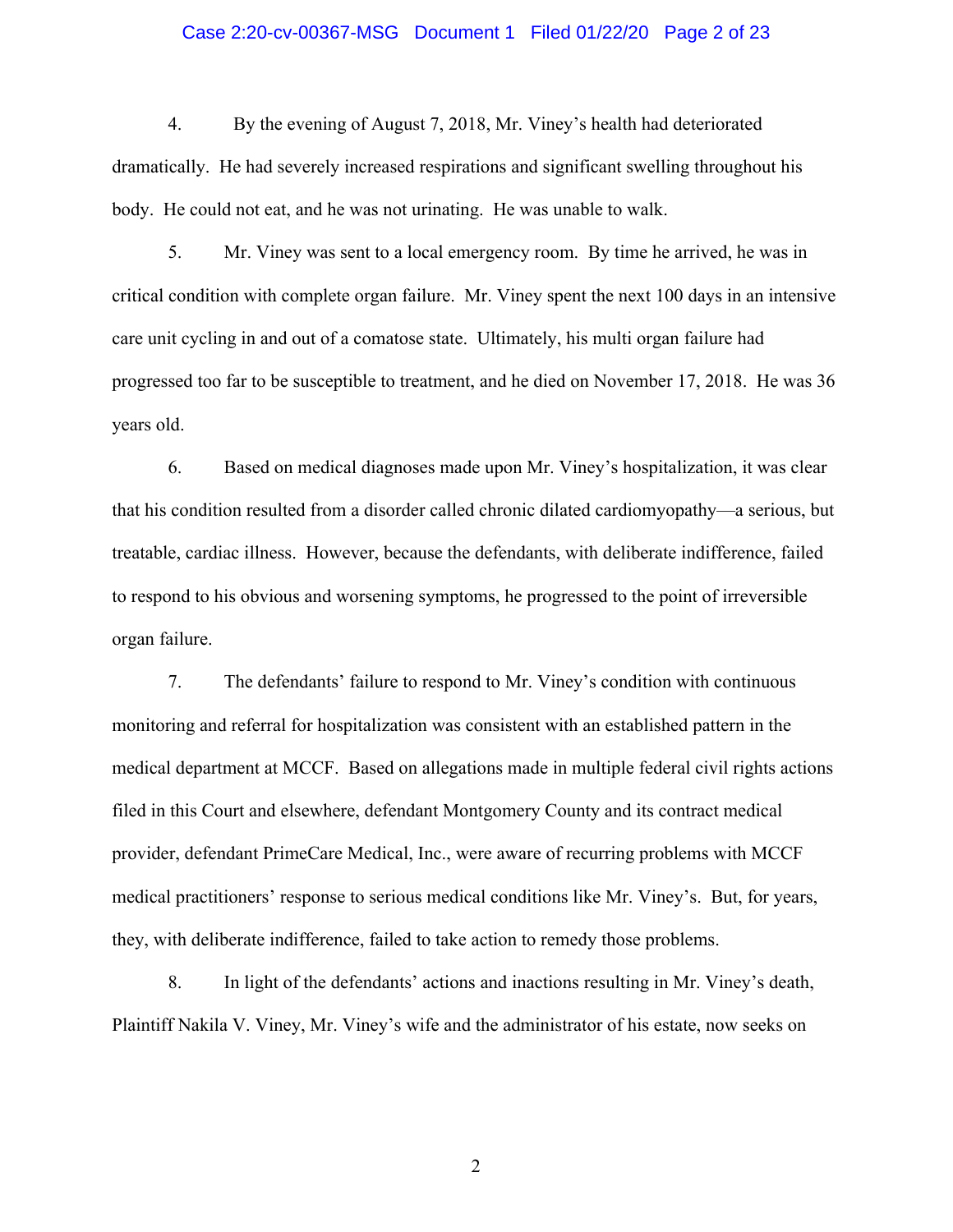#### Case 2:20-cv-00367-MSG Document 1 Filed 01/22/20 Page 3 of 23

behalf of the estate and Mr. Viney's heirs damages for the substantial pain and suffering, the loss of life, and the financial losses caused by the defendants' conduct.

#### **II. JURISDICTION**

9. This Court has jurisdiction over the subject matter of this Complaint under 42 U.S.C. § 1983 and 28 U.S.C. §§ 1331, 1343(a)(3), 1343(a)(4), and 1367(a).

#### **III. PARTIES**

10. Decedent Eric Viney was at all times relevant to this Complaint a resident of Norristown, Pennsylvania. He died at the age of 36 on November 17, 2018.

11. Plaintiff Nakila V. Viney ("plaintiff" or "Ms. Viney"), the wife of decedent Eric Viney, was on August 14, 2019, appointed as the Administrator of the Estate of Eric Viney. Plaintiff brings this action in her capacity as Administrator of the Estate and for the benefit of Mr. Viney's heirs.

12. Defendant Montgomery County is a municipal government entity in the Commonwealth of Pennsylvania, which manages and oversees the Montgomery County Correctional Facility ("MCCF"), 60 Eagleville Road, Eagleville, PA 19403.

13. Defendant PrimeCare Medical, Inc. ("PrimeCare"), which has a principal place of business at 3940 Locust Lane, Harrisburg, PA 17109, was, at all times relevant to this Complaint, the holder of a contract to provide all medical services to inmates at MCCF.

14. At all times relevant to this Complaint, defendant Margaret Carrillo, MD, was a physician employed by defendant PrimeCare and assigned to work as the medical director at MCCF.

15. At all times relevant to this Complaint, defendant Jonathan Cohen, MD, was a physician employed by defendant PrimeCare and assigned to work at MCCF.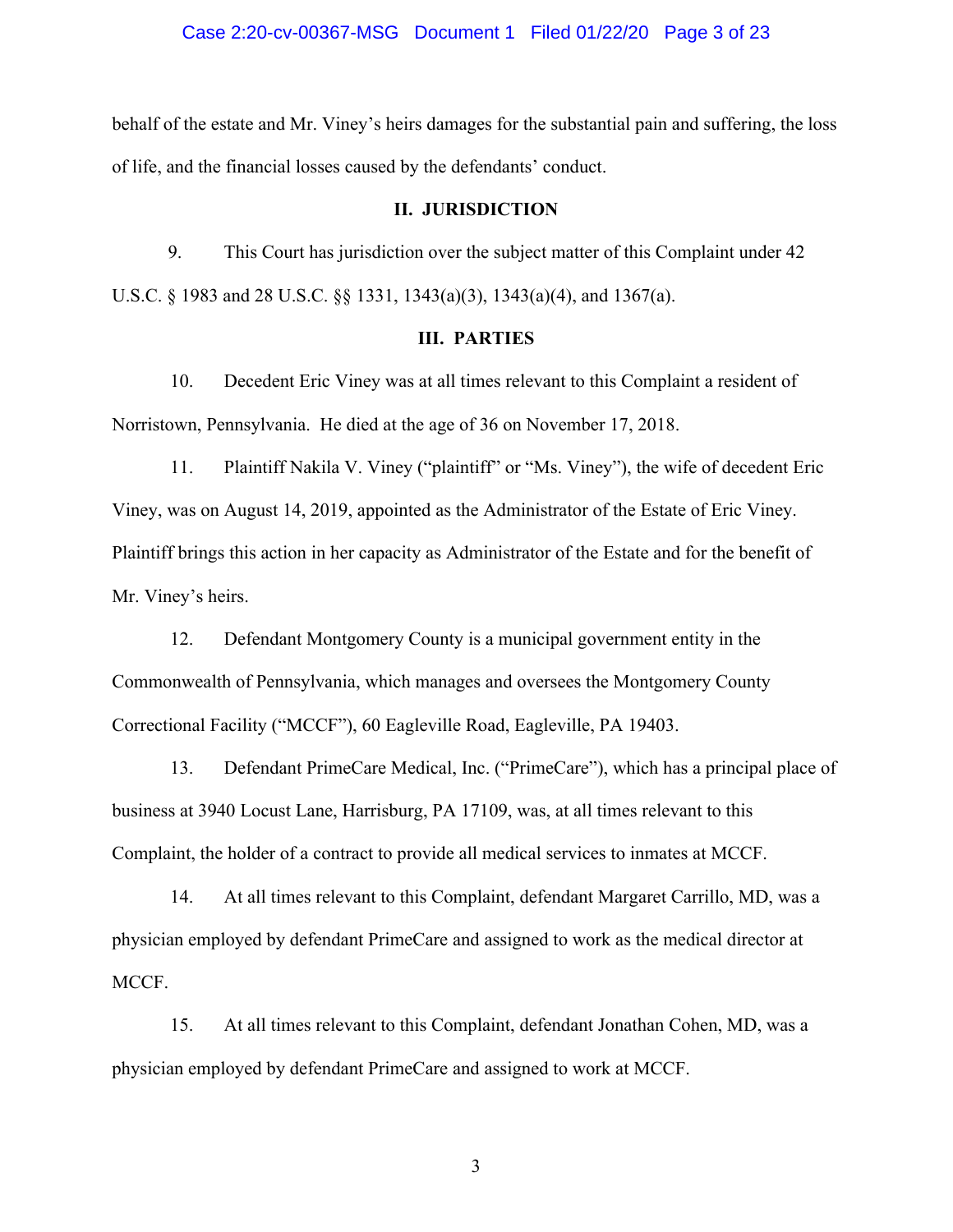#### Case 2:20-cv-00367-MSG Document 1 Filed 01/22/20 Page 4 of 23

16. At all times relevant to this Complaint, defendant Meghan Hughes, PA, was a physician assistant employed by defendant PrimeCare and assigned to work at MCCF.

17. At all times relevant to this Complaint, defendant Katie Harvey, CRNP, was a certified registered nurse practitioner employed by defendant PrimeCare and assigned to work at MCCF.

18. At all times relevant to this Complaint, all defendants acted under color of state law.

19. At all times relevant to this Complaint, all defendants acted in concert and conspiracy and were jointly and severally responsible for the harms caused to the Estate of Eric Viney and Mr. Viney's heirs.

20. At al times relevant to the Complaint defendants Carrillo, Cohen, Hughes, and Harvey were acting as agents, servants, and/or employees of defendant PrimeCare, and were acting within the scope and course of their employment, and under the direct control and supervision of defendant PrimeCare.

# **IV. FACTUAL ALLEGATIONS**

# **A. Pattern of Avoidable Deaths and Injuries Caused by Inadequate Medical Care at MCCF**

21. In or around 2012, defendant PrimeCare entered into a contract with defendant Montgomery County that granted PrimeCare the exclusive right to provide medical services to prisoners at MCCF.

22. Upon information and belief, the contract provided that Montgomery County would pay to PrimeCare an annual fee for its provision of medical services and that PrimeCare would be responsible for all costs, up to a limit for catastrophic cases, for prisoners who required outside medical services, including hospitalization for serious illnesses.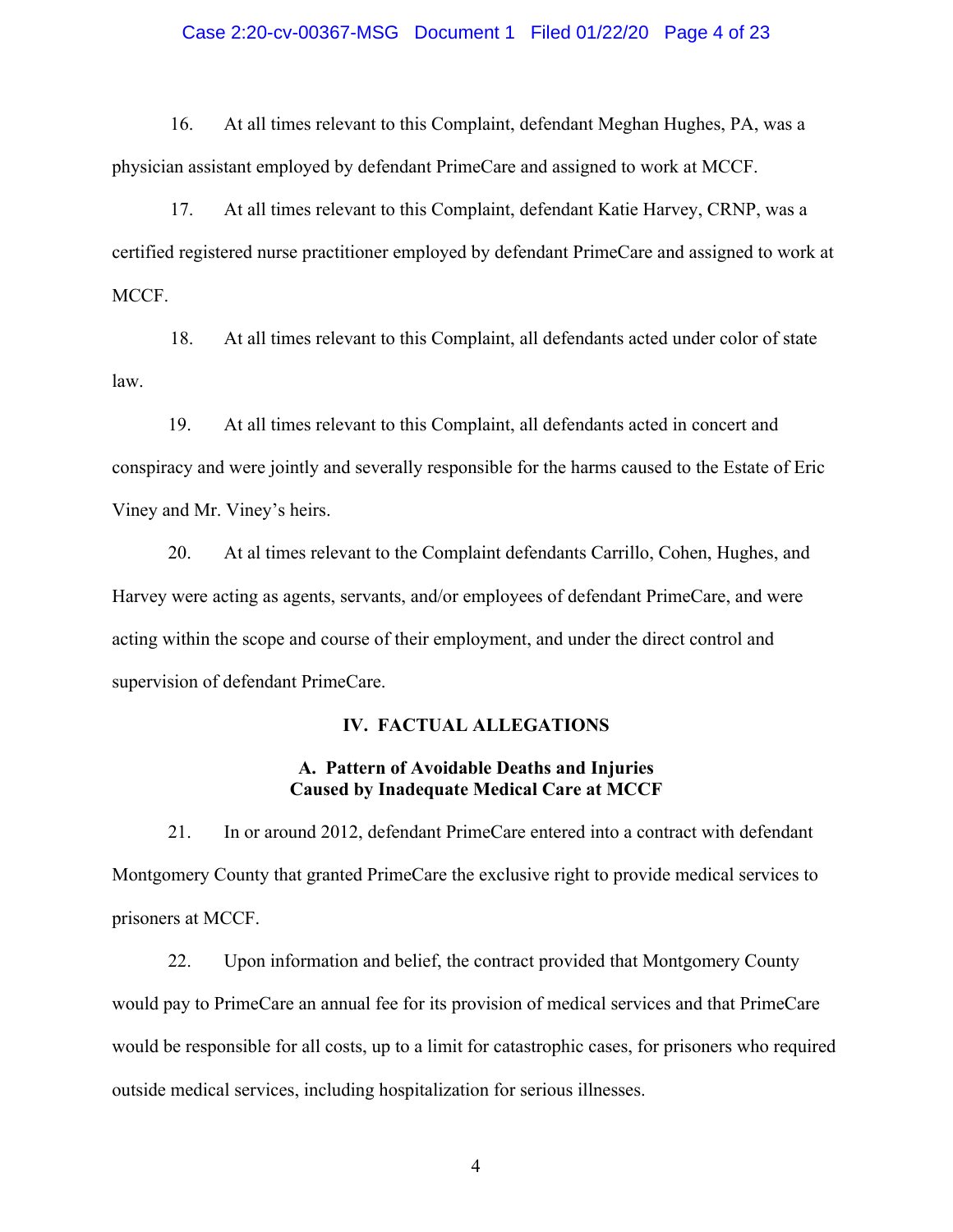#### Case 2:20-cv-00367-MSG Document 1 Filed 01/22/20 Page 5 of 23

23. Under such contractual arrangements, an expenditure of funds for a prisoner's hospitalization reduces PrimeCare's annual profits.

24. When PrimeCare secured the contract for medical services at MCCF, it retained as its own employees several medical professionals who had worked at MCCF as employees for previous medical contractors.

25. In particular, PrimeCare hired as its medical director defendant Dr. Margaret Carrillo.

26. Dr. Carrillo had been the medical director at MCCF for several years prior to her hiring by PrimeCare and remained the medical director through the time of the events at issue in this Complaint.

27. Throughout her time as medical director, Dr. Carrillo has been the chief medical professional charged with the care of prisoners at MCCF and the supervision of all other medical professionals at MCCF.

28. During Dr. Carrillo's time as medical director at MCCF, medical professionals at MCCF have been sued in multiple federal civil rights lawsuits based on allegations that they, among other things, failed to properly monitor prisoners presenting with signs of serious medical conditions and failed to seek hospital treatment for prisoners whose conditions could not be safely treated at MCCF.

29. Those cases include the following litigated in the Eastern District of Pennsylvania:

> a. *D'Agostino v. Montgomery County et al.*, No. 2:11-cv-07728-CMR, in which the plaintiff alleged that Dr. Carrillo, among others, was aware that he was confined to a wheelchair unable to move his legs but failed to monitor him for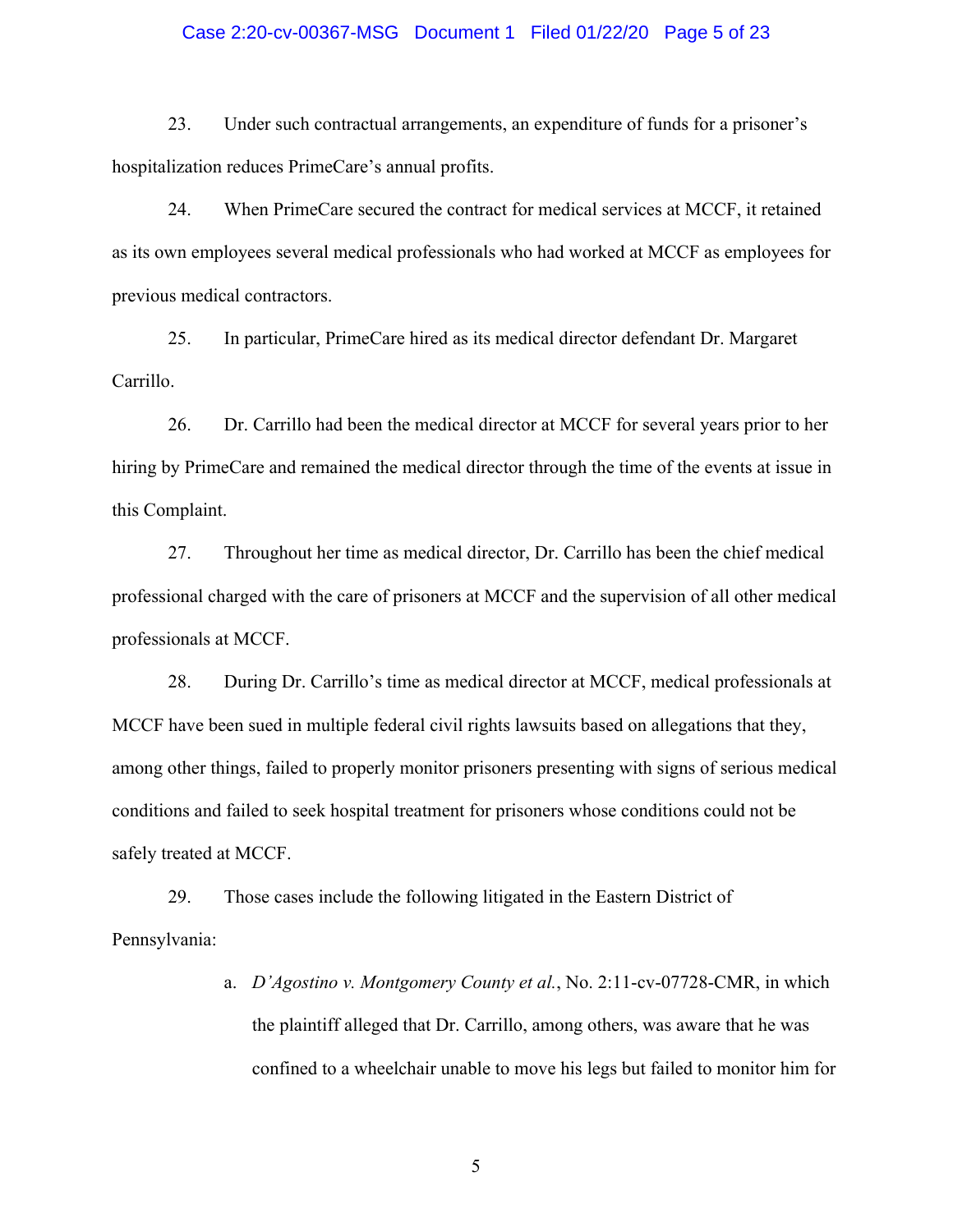#### Case 2:20-cv-00367-MSG Document 1 Filed 01/22/20 Page 6 of 23

more than 48 hours leading to permanent physical injury due to an untreated spinal abscess;

- b. *Hasty v. Montgomery County et al.*, No. 2:12-cv-04335-RBS, in which the plaintiff alleged that medical providers failed to respond to the plaintiff's priapism (a painful and continuous erection) leading to the plaintiff's permanent impotence;
- c. *Gentile v. Smith et al.,* No 2:12-cv-07013-TJS, in which plaintiff alleged that he was beaten by correctional officers and, following this assault, Dr. Carrillo and others left him handcuffed in four point restraints for three days without food or ability to use the bathroom, while continuously over-sedating him with Ativan resulting in plaintiff's hospitalization and suffering permanent scarring and pain;
- d. *Kenney v. Montgomery County et al.*, No. 2:13-cv-02590-EGS, in which the plaintiff alleged that Dr. Carrillo, among others, failed to properly monitor the 25-year-old-decedent who presented with obvious signs of a common and treatable cardiac condition, leading to organ failure and death;
- e. *Valladares v. Pike County et al.,* No. 2:14-cv-02674-AB, in which the plaintiff alleged that Dr. Carrillo, among others, failed to respond to a clearly displaced fracture in his finger, leading to permanent loss of full usage of the plaintiff's finger and hand;
- f. *Minnich v. Montgomery County et al.,* No. 2:14-cv-07236-MH, in which the plaintiff alleged that medical providers ignored clearly expressed suicidal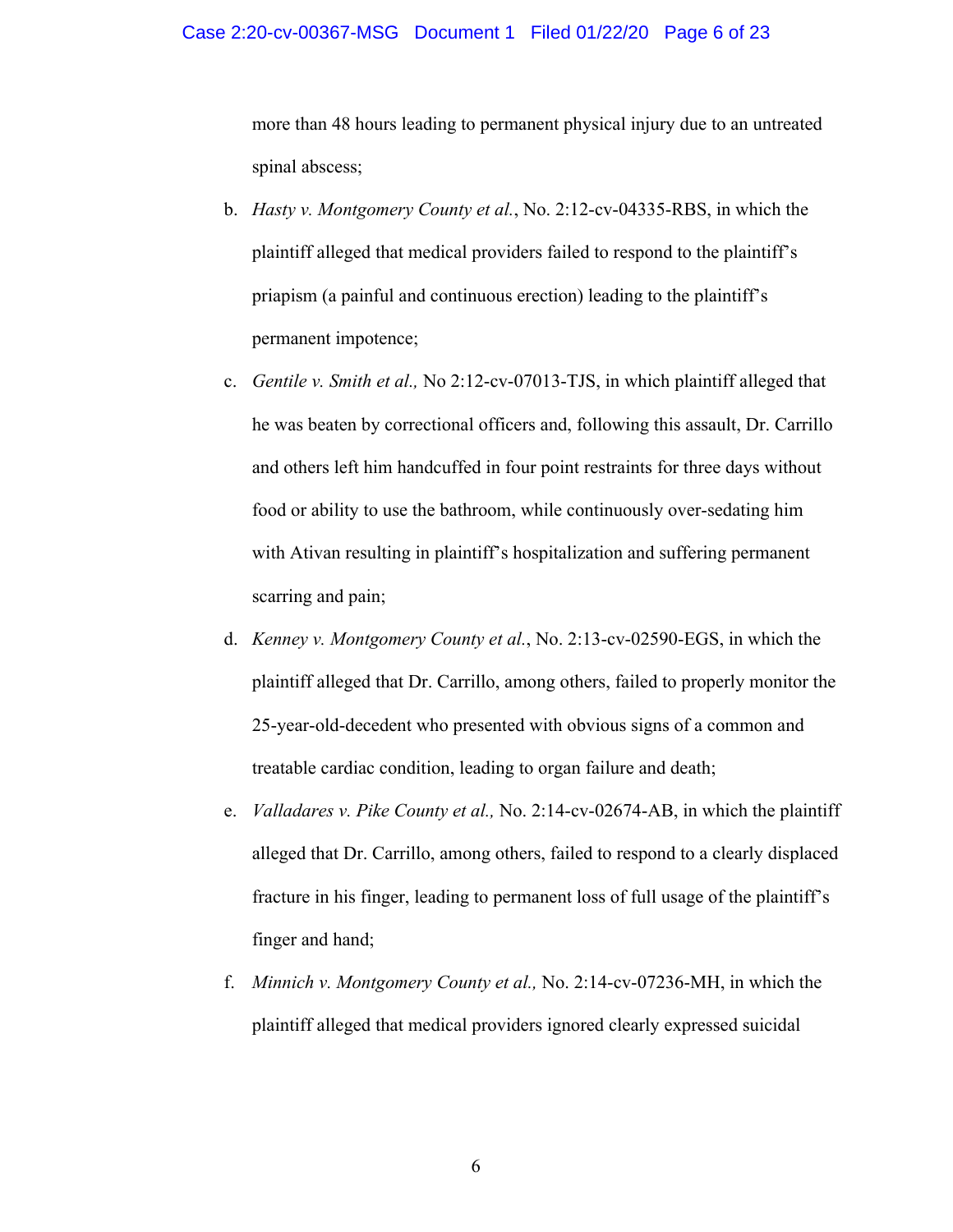#### Case 2:20-cv-00367-MSG Document 1 Filed 01/22/20 Page 7 of 23

ideation and failed to put the decedent on suicide watch, leading to the decedent's suicide by hanging;

- g. *Gibbons v. Montgomery County et al.,* No. 2:16-cv-01233-MH, in which the plaintiff alleged that after tearing his Achilles tendon, he was denied medical care by Dr. Carrillo and others for weeks leading to a more complicated surgery than would have otherwise been necessary and, in turn, leading to permanent pain and limitations;
- h. *Devine v. Montgomery County et al.*, No. 2:18-cv-04652-GEKP, in which the plaintiff, as in *Hasty*, alleged that medical providers failed to respond to the plaintiff's priapism leading to his permanent impotence;
- i. *Lynch v. PrimeCare Medical, Inc., et al.,* No. 2:19-cv-04511-JPH, in which the plaintiff alleged that, in 2017, medical providers, including Dr. Carrillo, refused to continue his necessary Klonopin prescription, resulting in severe withdrawal symptoms including nightmares, inability to work, pain, seizures, loss of consciousness, and panic attacks; and
- j. *Rogers v. Montgomery County, et al,* No. 2:19-cv-04921-JDW, in which the plaintiff alleged that, in 2017, medical providers, including Dr. Carrillo, failed to respond to the decedent's clear symptoms of medical distress including vomiting and inability to breathe or support himself, leading to the decedent's cardiac arrest and death.

30. Prior to the events at issue in this case, defendant PrimeCare was aware of the inadequate care provided by medical professionals at MCCF as described in the above cases and failed to remedy the deficiencies in employee performance that led to such inadequate care.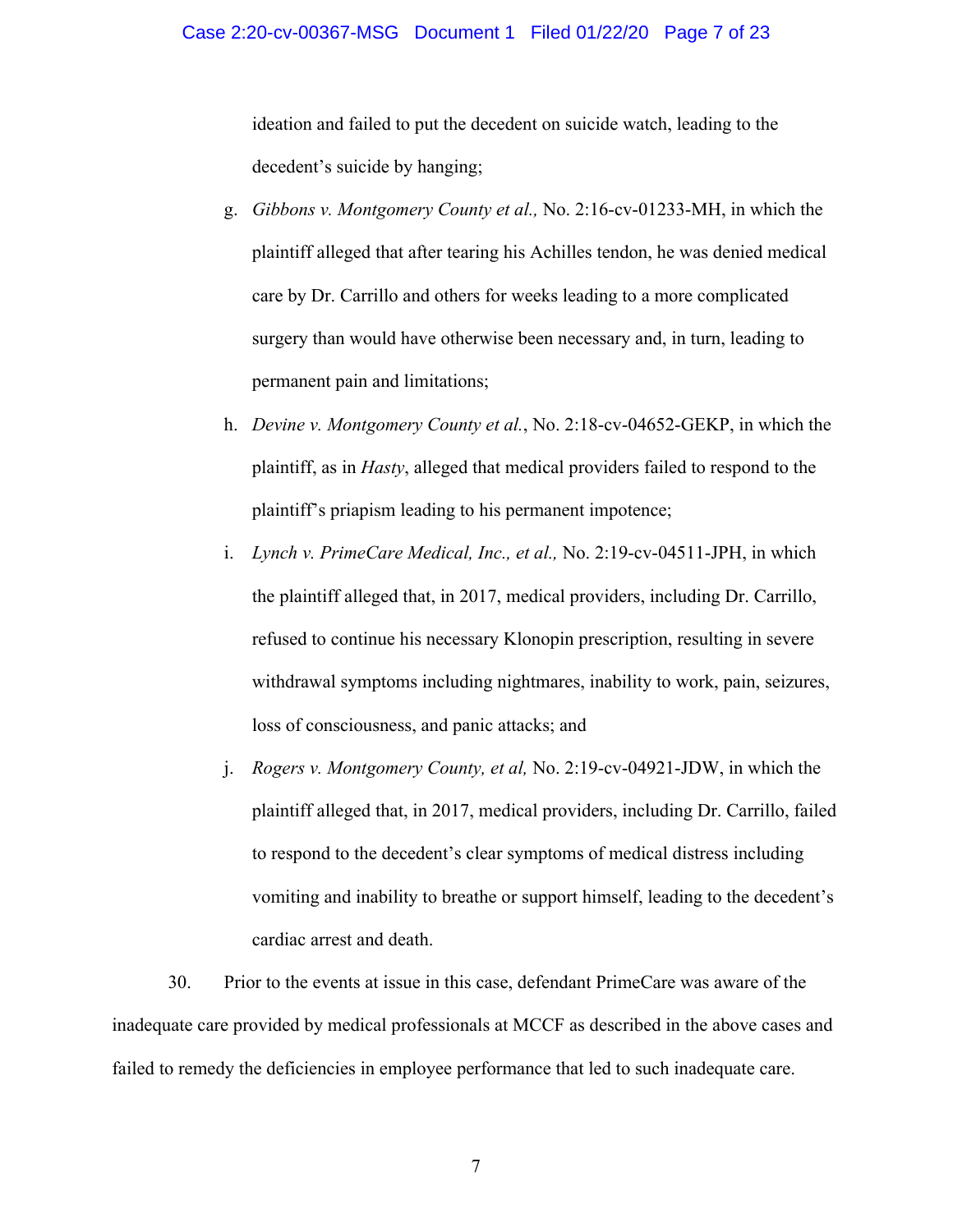#### Case 2:20-cv-00367-MSG Document 1 Filed 01/22/20 Page 8 of 23

31. To the extent the events at issue in the above cases occurred before PrimeCare held the contract for medical services at MCCF, PrimeCare was aware that those events occurred under the supervision of some of the same employees which PrimeCare chose to retain upon securing the contract.

32. Further, PrimeCare failed to remedy any deficiencies in employee performance which predated PrimeCare's service as the MCCF contract medical provider.

33. Prior to the events at issue in this case, defendant Montgomery County was aware of the inadequate care provided by medical professionals employed by its medical care contractors as outlined in the above cases and has failed to remedy the deficiencies in performance that caused harm to the prisoners in its custody.

#### **B. Mr. Viney's Serious Medical Needs and Defendants' Inadequate Care**

34. Mr. Viney was admitted to MCCF on July 21, 2018, after he was arrested on drug charges.

35. On the afternoon of July 21, 2018, Mr. Viney met with a PrimeCare medical assistant for an initial medical screening. The medical assistant reported that Mr. Viney stated he had been diagnosed with hypothyroidism and that, although he had been prescribed medications in the past for that condition, he had not taken medications for several months.

36. Records from Mr. Viney's prior incarceration at MCCF in 2013, which were available in an electronic medical chart, confirmed this diagnosis and that medications had been prescribed for Mr. Viney.

37. In the July 21, 2018 initial medical screening, the PrimeCare medical assistant reported that Mr. Viney's weight was 186 pounds. In his prior incarceration, Mr. Viney's weight was 148 pounds.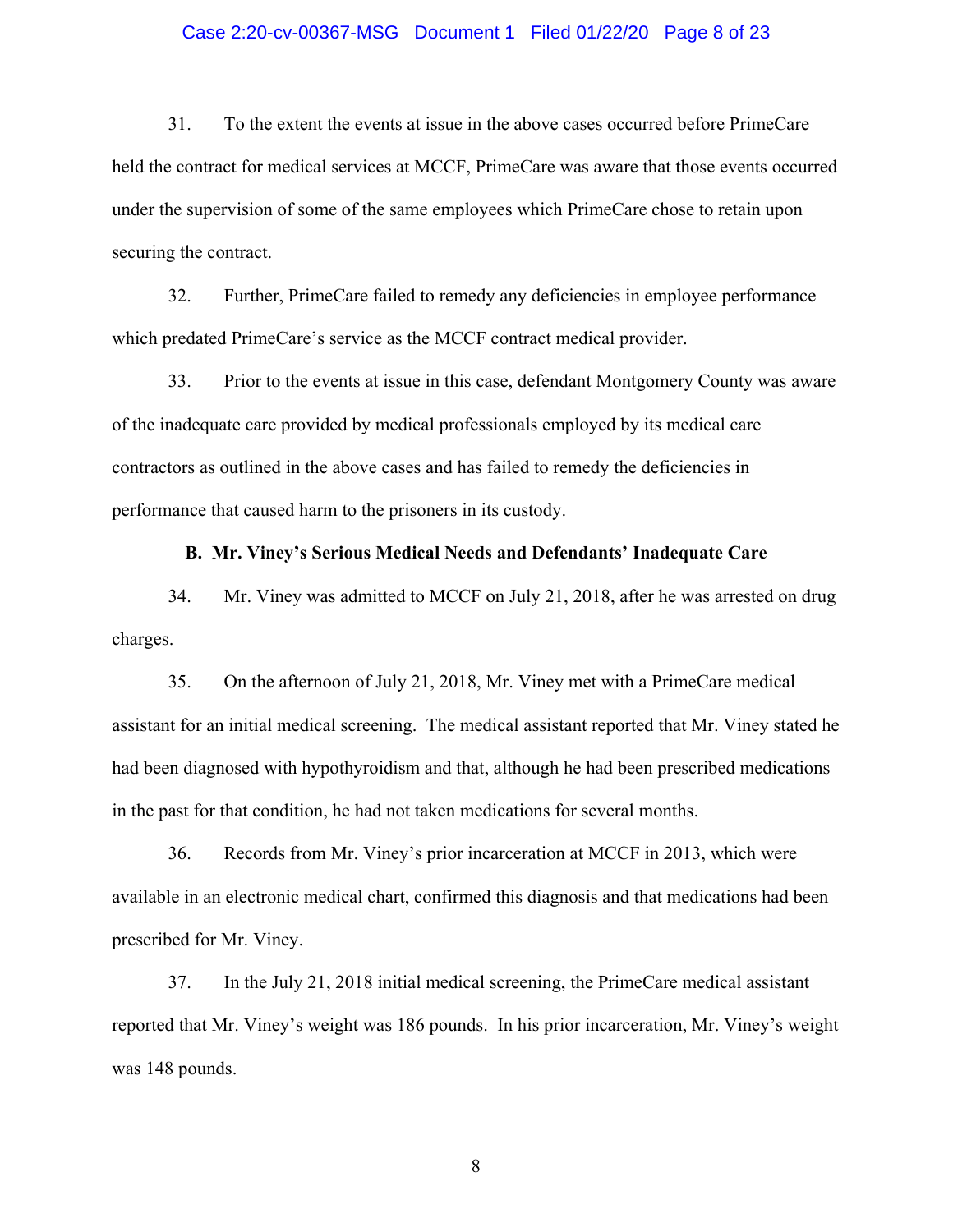#### Case 2:20-cv-00367-MSG Document 1 Filed 01/22/20 Page 9 of 23

38. Mr. Viney's 38-pound increase in weight was a sign consistent with untreated hypothyroidism.

39. The medical assistant who conducted the initial medical screen scheduled a "chronic care" and "physical examination" appointment for Mr. Viney to take place on July 25, 2018.

40. Before the scheduled chronic care and physical examination appointment, on July 24, 2018, Mr. Viney was seen again by a PrimeCare medical professional. He complained that he was experiencing chest congestion, fever, sinus congestion, a runny nose, sore throat, and a productive cough. Mr. Viney was given over-the-counter cold medications.

41. On that same date, Mr. Viney's weight was measured at 192 pounds—a six-pound increase in just three days.

42. The scheduled chronic care and physical examination appointment did not take place on July 25, 2018.

43. Mr. Viney was not seen for the chronic care and physical examination appointment until five days later.

44. On July 30, 2018, Mr. Viney was seen by defendant Katie Harvey, CRNP. She noted in the medical record that Mr. Viney had hypothyroidism and had not taken medications for approximately nine months.

45. Harvey recorded, further, that Mr. Viney reported he was suffering from constipation and that he stated "I cannot remember the last time I went."

46. According to Harvey, Mr. Viney complained of other symptoms suggestive of illness, including that he was coughing, feeling very cold, and eating and drinking less than usual.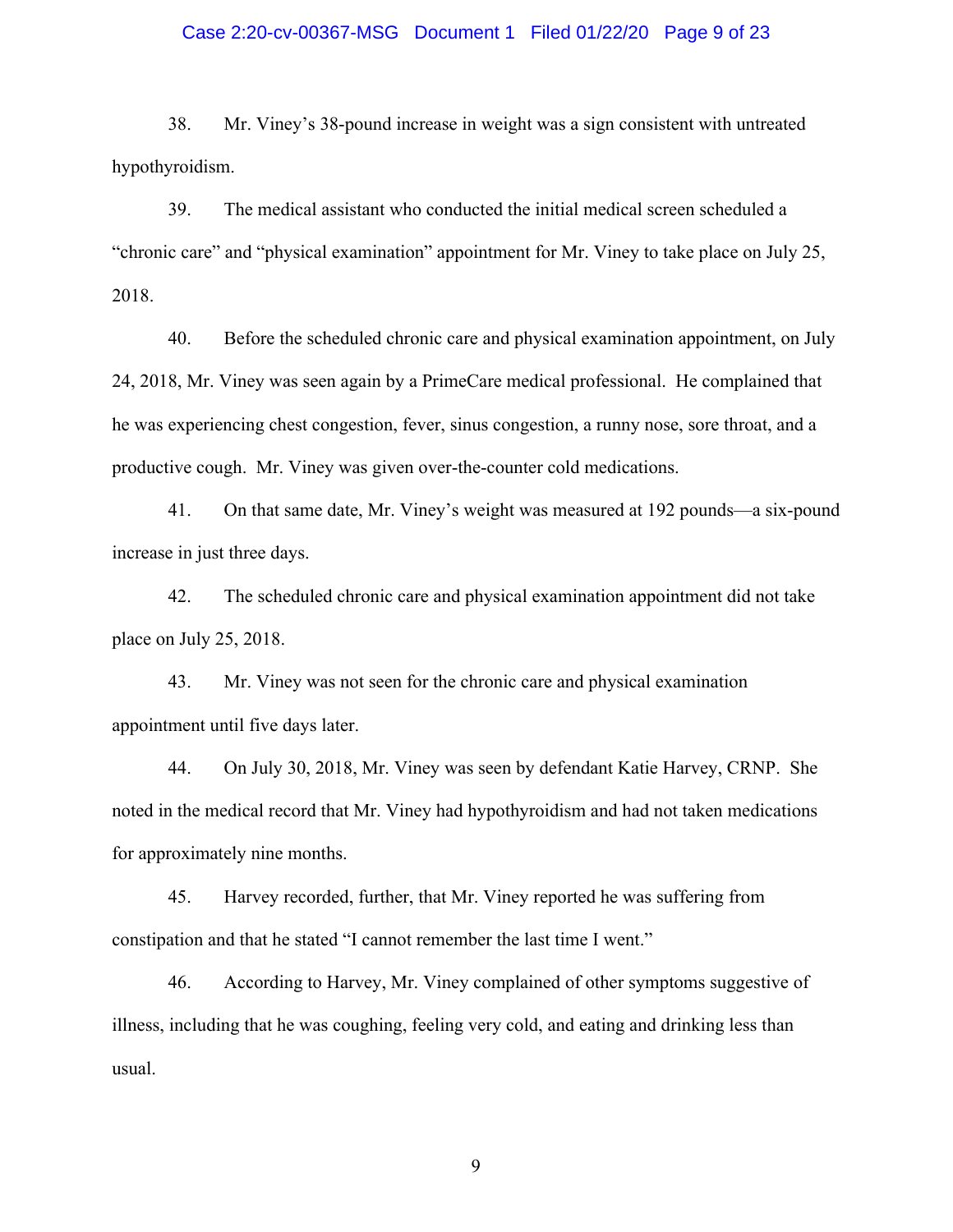#### Case 2:20-cv-00367-MSG Document 1 Filed 01/22/20 Page 10 of 23

47. Harvey recorded Mr. Viney's weight and found that he was 200 pounds. Harvey, therefore, knew that Mr. Viney had gained eight pounds in six days and a total of 14 pounds in the nine days of his incarceration.

48. This extreme and unexplained weight gain, in combination with Mr. Viney's other symptoms, was a significant concern and a worrying sign that Mr. Viney was suffering from a serious illness.

49. Harvey discussed Mr. Viney's symptoms with defendant Dr. Jonathan Cohen.

50. Harvey and Cohen decided that they would order laboratory testing to assess Mr. Viney's thyroid-simulating hormone (TSH) levels. An order was issued for the laboratory studies to be drawn the next day, July 31, 2018.

51. Harvey and Cohen took no other action to assess Mr. Viney's unexplained and significant weight gain.

52. The laboratory studies ordered by Harvey and Cohen did not take place on July 31, 2018.

53. Harvey and Cohen, who knew of Mr. Viney's worrying condition and the need for laboratory assessment, took no action to ensure that the assessment would take place.

54. Three days later, on August 3, 2018, the laboratory studies had still not been drawn.

55. On that date, Mr. Viney was seen by a nurse who noted that both of Mr. Viney's ankles were now swollen.

56. This new and unexplained symptom, in combination with Mr. Viney's recent symptoms, was yet another concerning sign that Mr. Viney was suffering from a serious illness.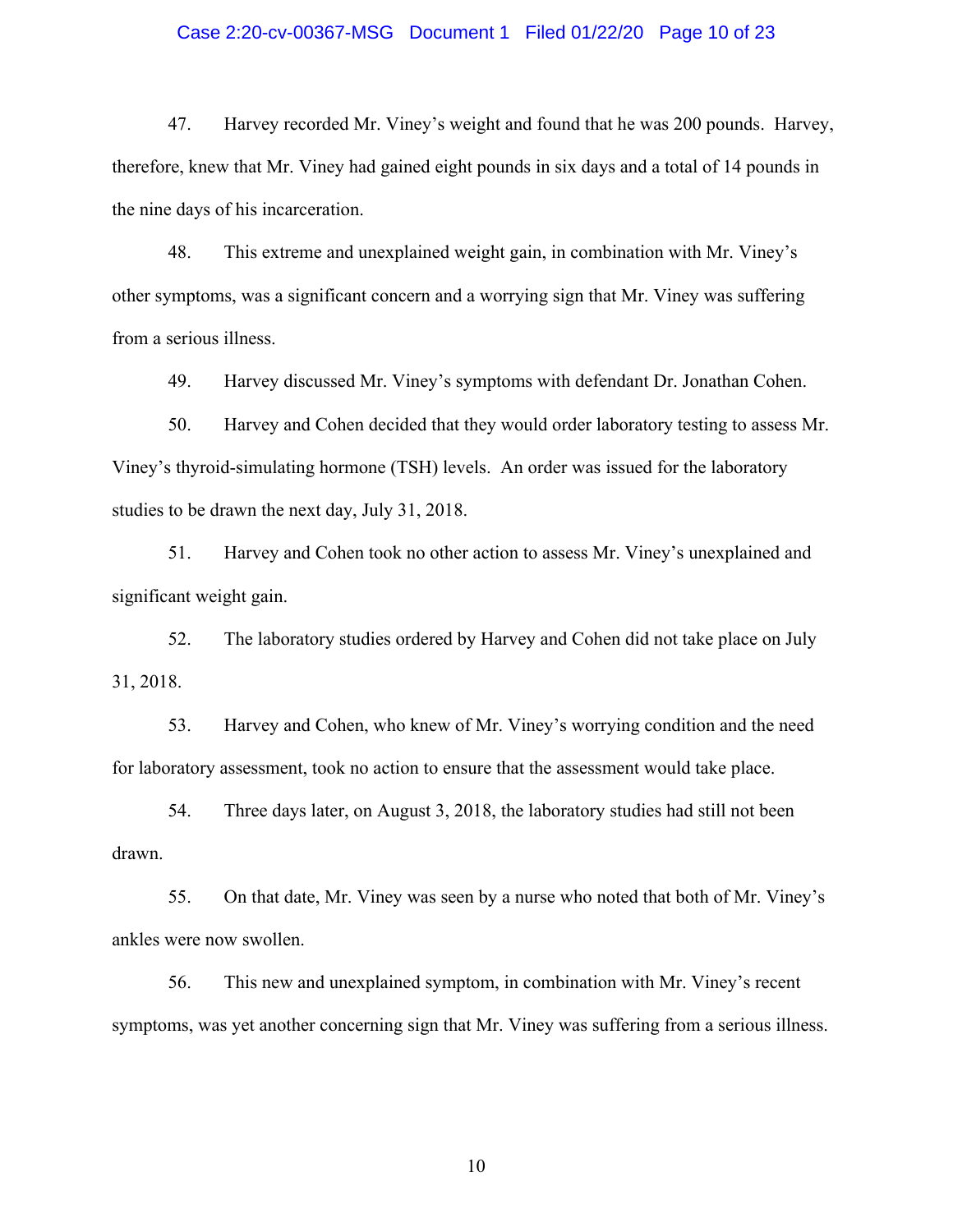#### Case 2:20-cv-00367-MSG Document 1 Filed 01/22/20 Page 11 of 23

57. The next day, on August 4, 2018, the finding concerning swelling in Mr. Viney's ankles was reported to defendant Physician Assistant Meghan Hughes.

58. In recognition of the fact that Mr. Viney presented signs of a serious illness, Hughes ordered that Mr. Viney be placed in the medical housing unit and that his vital signs be assessed during everyone one of three daily nursing shifts.

59. Despite her knowledge that Mr. Viney had several concerning symptoms, Hughes did not conduct any examination of Mr. Viney or assess him in any way.

60. Nor did Hughes take any action to ensure that laboratory studies—which still had not been drawn—would be conducted.

61. On the same date, a nurse weighed Mr. Viney and recorded a weight of 191 pounds, a decrease of nine pounds in just five days.

62. At 2:25 pm on August 5, 2018, defendant Harvey saw Mr. Viney again for the first time since she observed his concerning symptoms on July 30, 2018.

63. Before assessing Mr. Viney, Harvey knew that Mr. Viney already had signs of a serious illness given the rapid and significant fluctuations in his weight and the unexplained swelling in his legs.

64. Harvey also knew that the laboratory studies she and Cohen had ordered for completion on July 31, 2018 had still not been conducted even after the passage of five days.

65. When Harvey assessed Mr. Viney, she immediately saw that his symptoms had grown substantially worse. As she reported, the swelling in his extremities, which Mr. Viney stated had started a week earlier, was present in both his legs and his hands. According to Mr. Viney, he had never experienced such swelling before. Mr. Viney also reported that he remained constipated.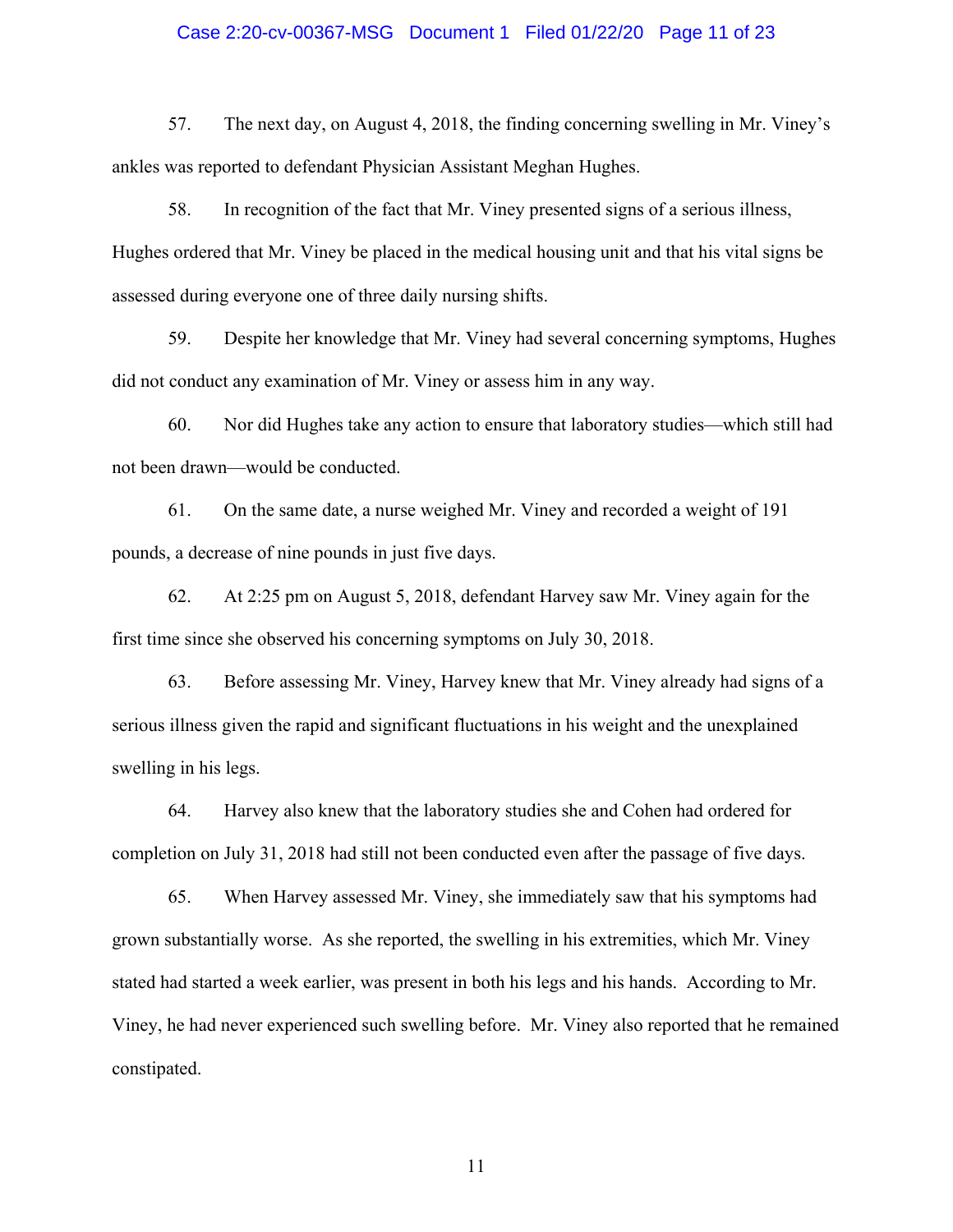#### Case 2:20-cv-00367-MSG Document 1 Filed 01/22/20 Page 12 of 23

66. Harvey also reported that Mr. Viney had jaundiced sclera—that is, the white outer layer of his eyes had turned yellow. This new finding was strongly suggestive of liver failure, a sign of critical and potentially fatal illness. Such a finding required immediate assessment and consultation with medical specialists.

67. Harvey, however, neither conducted such assessment nor sought consultation from any specialist.

68. Instead, Harvey merely noted that a nurse in the medical housing unit would be directed to conduct the laboratory testing which had been ordered six days earlier.

69. Harvey noted that medical staff would continue to monitor Mr. Viney while he was housed in the medical housing unit.

70. As of the afternoon of August 5, 2018, defendant Dr. Carrillo, as the medical director at MCCF charged with supervising all medical staff, was aware of Mr. Viney's medical situation, including the following:

- a. He had a history of untreated hypothyroidism;
- b. He had experienced significant, rapid, and unexplained weight gain followed by significant, rapid, and unexplained weight loss;
- c. For at least a week, he had unexplained swelling in his extremities, and that swelling was increasing as time progressed;
- d. He had jaundiced eyes, showing evidence of liver failure; and
- e. Laboratory testing which had been ordered six days earlier had not been conducted.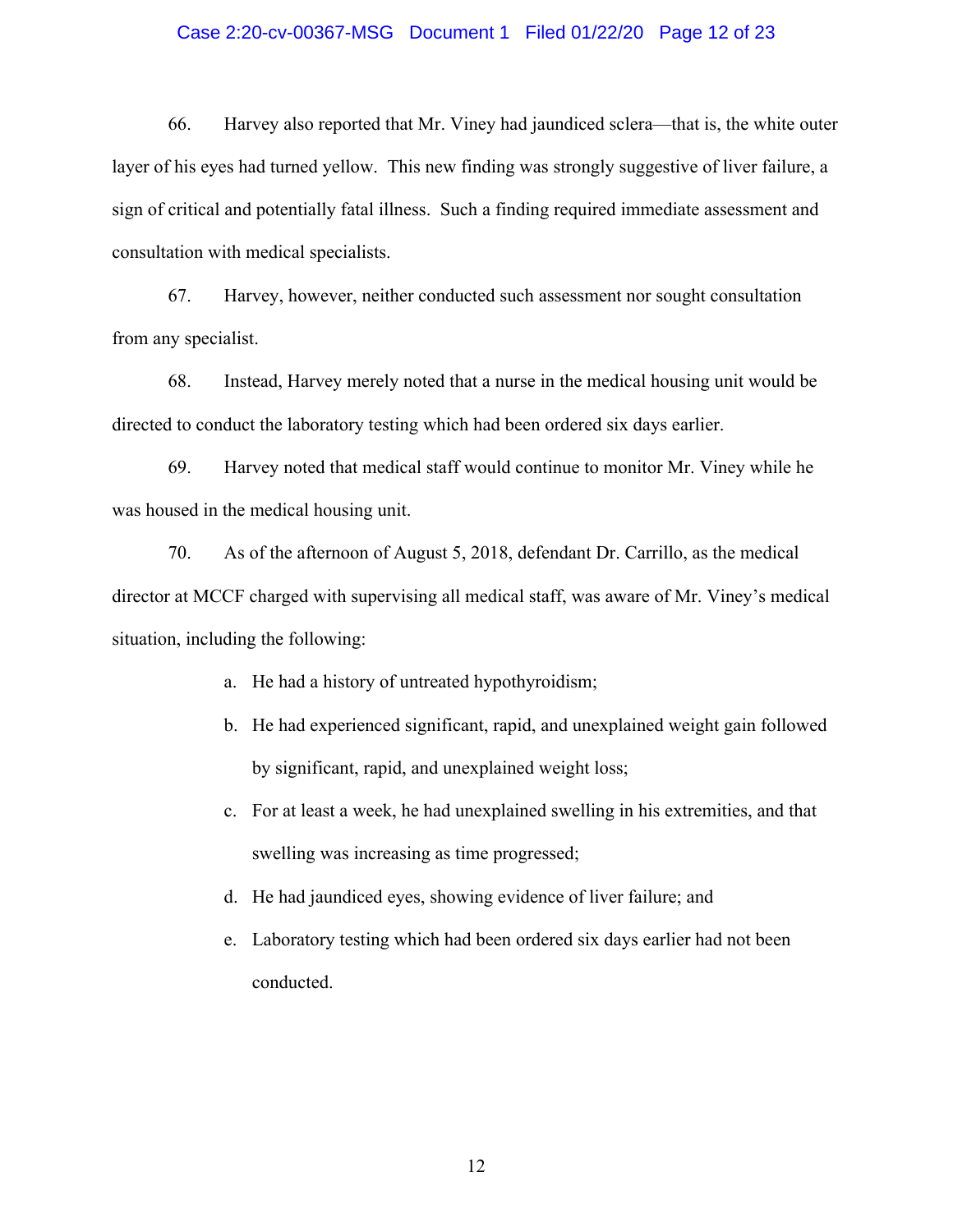#### Case 2:20-cv-00367-MSG Document 1 Filed 01/22/20 Page 13 of 23

71. Carrillo was, therefore, aware that Mr. Viney was suffering from a serious and potentially fatal illness and that necessary assessments to determine the cause of that illness had not been carried out.

72. Defendants Cohen, Harvey, and Hughes, were, given their previous encounters with Mr. Viney likewise aware of these facts.

73. Despite Harvey's notation from the afternoon of August 5, 2018 that there would be continuous monitoring of Mr. Viney, no such monitoring took place.

74. At no time during the evening of August 5, 2018, did any PrimeCare medical staff examine or assess Mr. Viney.

75. At no time on August 6, 2018, did any PrimeCare medical staff examine or assess Mr. Viney.

76. At no time during the morning or afternoon of August 7, 2018, did any PrimeCare medical staff examine or assess Mr. Viney.

77. Defendants Carrillo, Cohen, Harvey, and Hughes were aware that no examination or assessment of Mr. Viney had been conducted from the afternoon of August 5, 2018 through the afternoon of August 7, 2018.

78. At 6:06 pm on August 7, 2018, more than 51 hours after defendant Harvey had noted the deeply concerning symptoms described above, defendant Carrillo examined Mr. Viney.

79. Carrillo found that Mr. Viney's condition had deteriorated even further as he presented with signs of multiple organ failure.

80. According to Carrillo's assessment, Mr. Viney presented with Anasarca, that is severe swelling throughout the entire body, with the swelling having started approximately ten days earlier.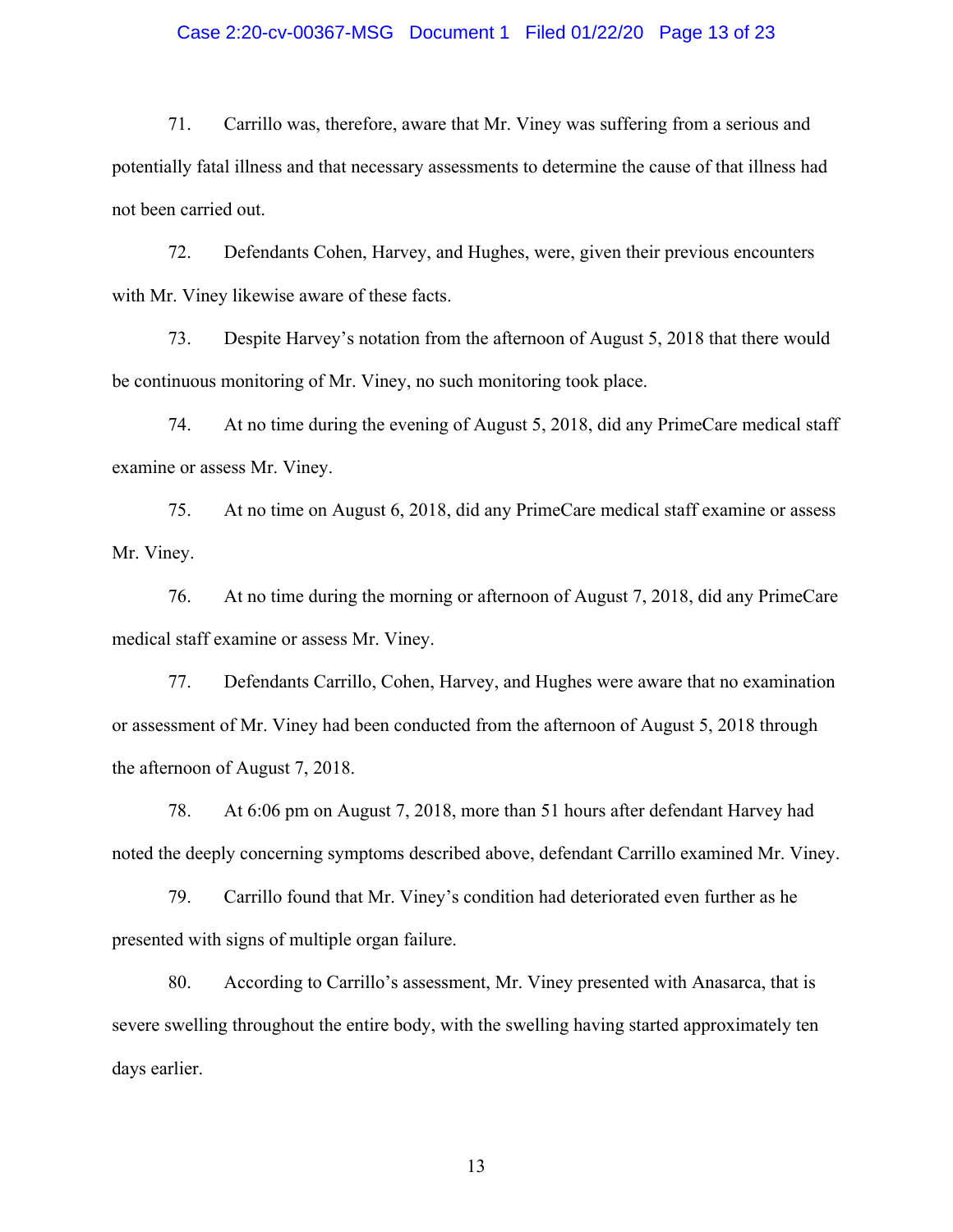#### Case 2:20-cv-00367-MSG Document 1 Filed 01/22/20 Page 14 of 23

81. She also noted that he had marked jugular vein distension, a sign of heart failure.

82. Carrillo reported that Mr. Viney had difficulty walking due to the swelling in his legs and that he was confined to a wheelchair.

83. He also had decreased urination, malaise, shortness of breath, and he was not eating.

84. Mr. Viney's vital signs were abnormal with an extremely high respiratory rate. Carrillo noted that Mr. Viney was taking rapid and shallow breaths.

85. Carrillo determined that Mr. Viney could be suffering from cardiac dysfunction, acute kidney failure, or myxedema (a severe form of hypothyroidism) and ordered that he be sent to the emergency room.

86. When Mr. Viney arrived at a local emergency room he was in complete organ failure and critical condition. He was diagnosed with severe heart failure, inflammation of the liver, acute kidney injury, hypothyroidism, metabolic acidosis, and interstitial lung disease.

87. He was quickly transferred to a different facility where he could be placed in an intensive care unit.

88. Two days after Mr. Viney was hospitalized, a laboratory report was produced based on blood drawn from Mr. Viney on the morning of August 7, 2018. The blood had not been received in the laboratory until the afternoon of August 8, 2018. The report showed grossly abnormal liver function tests, abnormal kidney function tests, and significant hypothyroidism.

89. Because these results were produced after Mr. Viney's hospitalization, they had no impact on his care.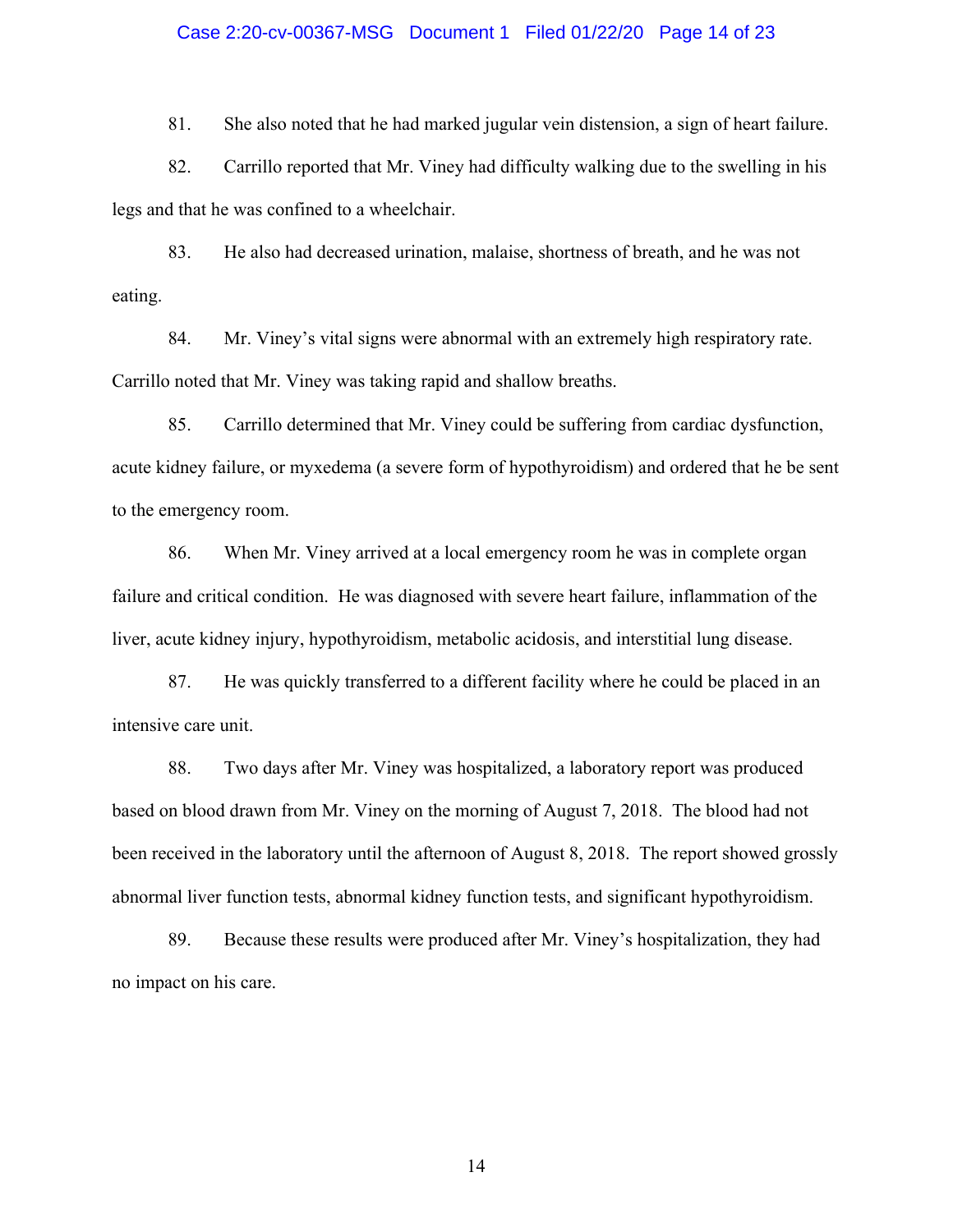#### Case 2:20-cv-00367-MSG Document 1 Filed 01/22/20 Page 15 of 23

90. Based on the grossly abnormal levels found in the results, had the laboratory studies been performed when they were ordered a week earlier, they would have provided confirming evidence of abnormal liver and kidney function and hypothyroidism.

91. Mr. Viney remained in an intensive care unit for nearly 100 days as physicians continually struggled to resolve the consequences of his complete organ failure.

92. Throughout that time, he experienced extraordinary pain and suffering to the point that by mid November 2018 he had spontaneous bleeding and his skin began to tear off.

93. On November 16, 2018, based on the advice of Mr. Viney's treating physicians, his family elected to withdraw care.

94. Mr. Viney died on November 17, 2018.

# **C. Defendants' Violation of Mr. Viney's Constitutional Rights and Relevant Standards of Care**

95. Defendants Carrillo, Cohen, Harvey, and Hughes were aware of Mr. Viney's concerning symptoms and that he had serious medical needs.

96. Notwithstanding their knowledge of Mr. Viney's serious medical needs, defendants Carrillo, Cohen, Harvey, and Hughes, with deliberate indifference and in violation of relevant standards of care, failed to take actions to address Ms. Viney's needs by, among other things, failing to secure laboratory assessments critical to understanding Mr. Viney's unexplained and worrying symptoms, failing to seek consultation and hospitalization as Mr. Viney's symptoms worsened to the point that he appeared to be in liver failure, and failing to continuously monitor him for more than two days despite specific notations confirming the need for such continuous monitoring.

97. Mr. Viney's death was the direct and proximate result of the defendants' failures as outlined above.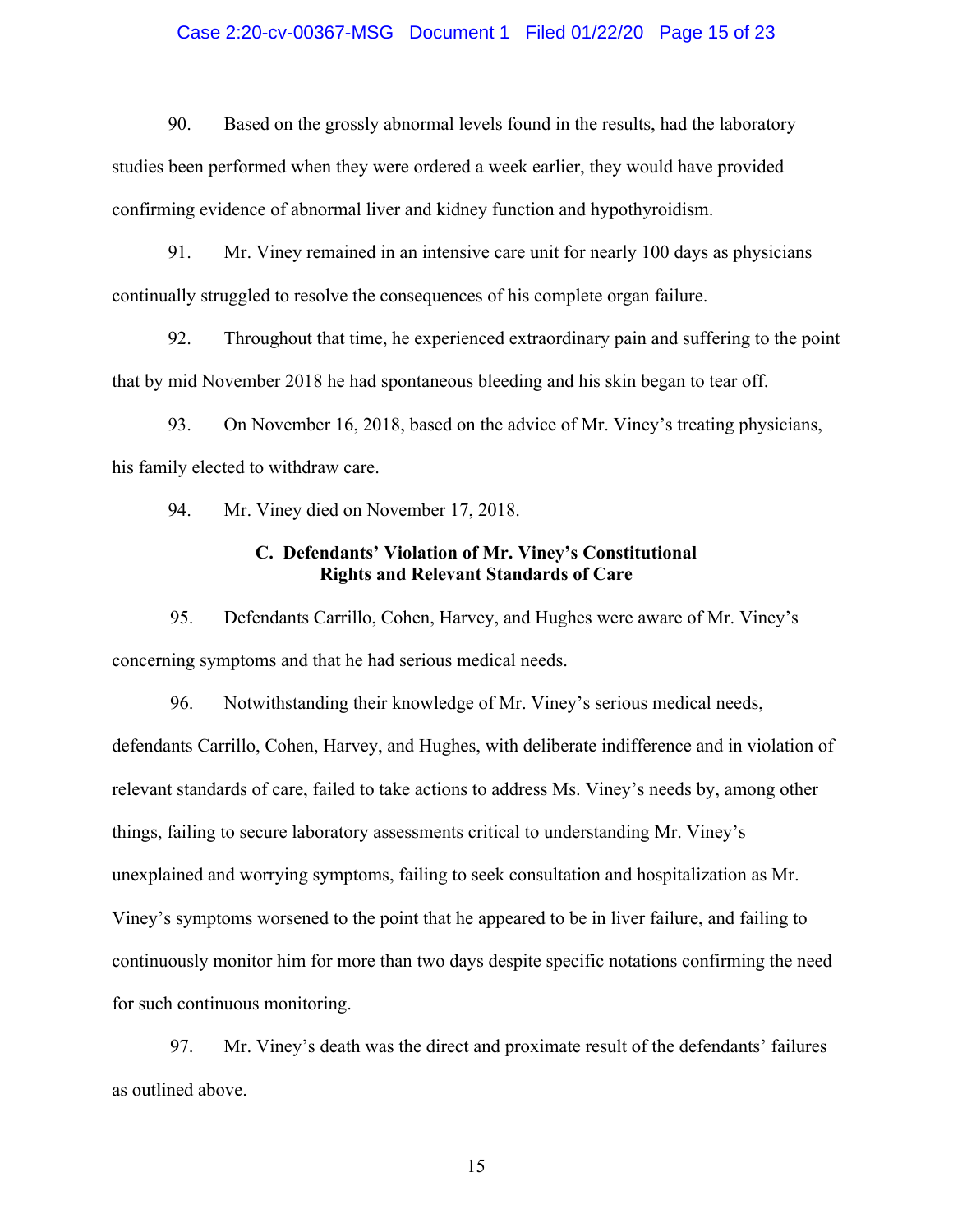#### Case 2:20-cv-00367-MSG Document 1 Filed 01/22/20 Page 16 of 23

98. At all times relevant to this Complaint, as evidenced by the failures outlined above, defendants PrimeCare and Montgomery County, with deliberate indifference, failed to develop and implement policies, practices, and procedures to ensure that prisoners in the position of Mr. Viney would receive adequate treatment for serious medical needs.

99. At all times relevant to this Complaint, as evidenced by the failures outlined above, defendants PrimeCare and Montgomery County, with deliberate indifference, failed to ensure proper training, supervision, and discipline for PrimeCare employees so as to ensure that prisoners in the position of Mr. Viney would receive adequate treatment for serious medical needs.

100. In particular, as evidenced by numerous previous federal civil rights lawsuits alleging the same types of failures as present in this case—the failure to ensure needed medical assessments, the failure to seek consultation or hospitalization, and the failure to continuously monitor prisoners presenting with acute medical needs—defendants PrimeCare and Montgomery County have, with deliberate indifference, failed to take remedial action to prevent the provision of inadequate care to prisoners at MCCF.

101. Further, as evidenced by numerous previous federal civil rights lawsuits alleging the same types of failures as present in this case, defendants PrimeCare and Montgomery County have, with deliberate indifference, failed to remedy a contractual arrangement which provides a financial disincentive for defendant PrimeCare to send prisoners with serious medical needs for treatment at a hospital.

102. At all times relevant to this Complaint, the conduct of all defendants was in willful, reckless, and callous disregard of Mr. Viney's rights under federal and state law.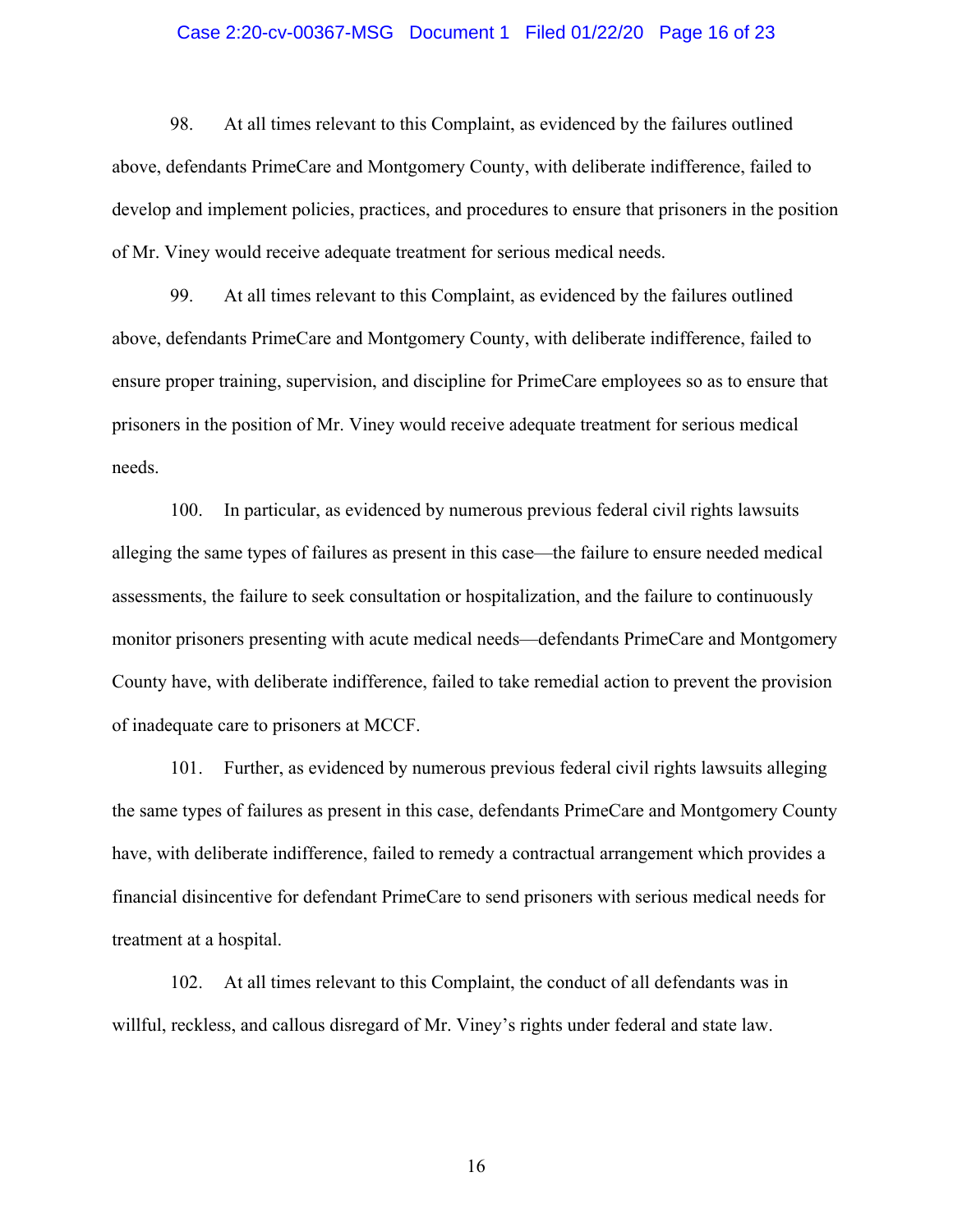#### Case 2:20-cv-00367-MSG Document 1 Filed 01/22/20 Page 17 of 23

103. As a direct and proximate result of the conduct of all defendants, Mr. Viney experienced enormous physical and emotional pain and suffering.

104. As a direct and proximate result of the conduct of all defendants, Mr. Viney was caused to lose his life and the enjoyment of his life, including complete loss of earnings and earnings capacity.

### **V. WRONGFUL DEATH AND SURVIVAL ACTIONS**

105. Plaintiff, as Administrator of the Estate of Eric Viney, bring this action on behalf of Mr. Viney's heirs under the Pennsylvania Wrongful Death Act, 42 Pa. C.S. § 8301.

106. Plaintiff brings this action on behalf of the following heirs under the Wrongful Death Act:

a. Plaintiff, Mr. Viney's spouse;

b. S.V., Mr. Viney's minor daughter, who resides with plaintiff; and

c. J.V., Mr. Viney's minor son, who resides with plaintiff.

107. Mr. Viney did not bring an action against defendants for damages for the injuries causing his death during his lifetime.

108. Mr. Viney's heirs have, by reason of Mr. Viney's death, suffered pecuniary loss, and have or will incur expenses for the costs of Mr. Viney's funeral, the costs of Mr. Viney's headstone, and the costs of administering Mr. Viney's estate.

109. Mr. Viney's heirs have, by reason of Mr. Viney's death, suffered further pecuniary loss including expected contributions and financial support from Mr. Viney for food, clothing, shelter, medical care, education, entertainment, recreation, and gifts.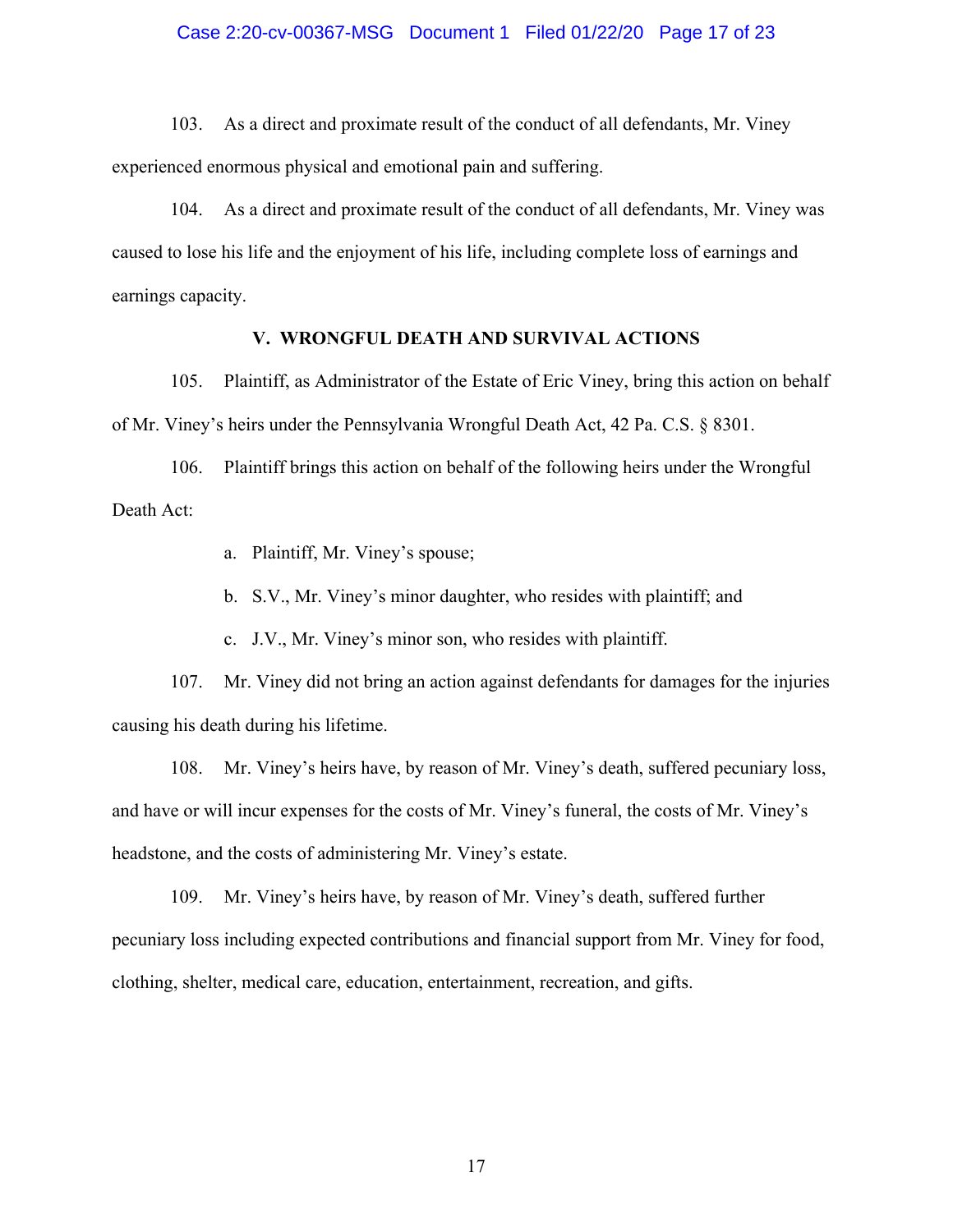#### Case 2:20-cv-00367-MSG Document 1 Filed 01/22/20 Page 18 of 23

110. Plaintiff also brings this action on behalf of the Estate of Eric Viney under the Pennsylvania Survival Statute, 42 Pa. C.S. § 8302, under which all claims Mr. Viney would have been able to bring had he survived may be brought by Mr. Viney's estate.

111. Mr. Viney's estate has, by reason of Mr. Viney's death, suffered pecuniary loss, and has or will incur expenses for the costs of Mr. Viney's funeral, the costs of Mr. Viney's headstone, and the costs of administering Mr. Viney's estate.

112. As a direct and proximate result of the conduct of all defendants, Mr. Viney experienced extraordinary physical and emotional pain and suffering before his death, and, as a result of his death, suffered the loss of the enjoyment of his life and complete loss of earnings and earnings capacity.

113. Plaintiff, via this survival action, seeks damages for these harms caused to Mr. Viney.

#### **VI. CLAIMS FOR RELIEF**

# **COUNT 1 Plaintiff v. Defendants Carrillo, Cohen, Hughes, and Harvey Federal Constitutional Claims**

114. Defendants Carrillo, Cohen, Hughes, and Harvey were deliberately indifferent to Mr. Viney's serious medical needs and thereby violated Mr. Viney's right to be free from cruel and unusual punishment under the Eighth Amendment to the United States Constitution and/or his right to due process of law under the Fourteenth Amendment to the United States Constitution.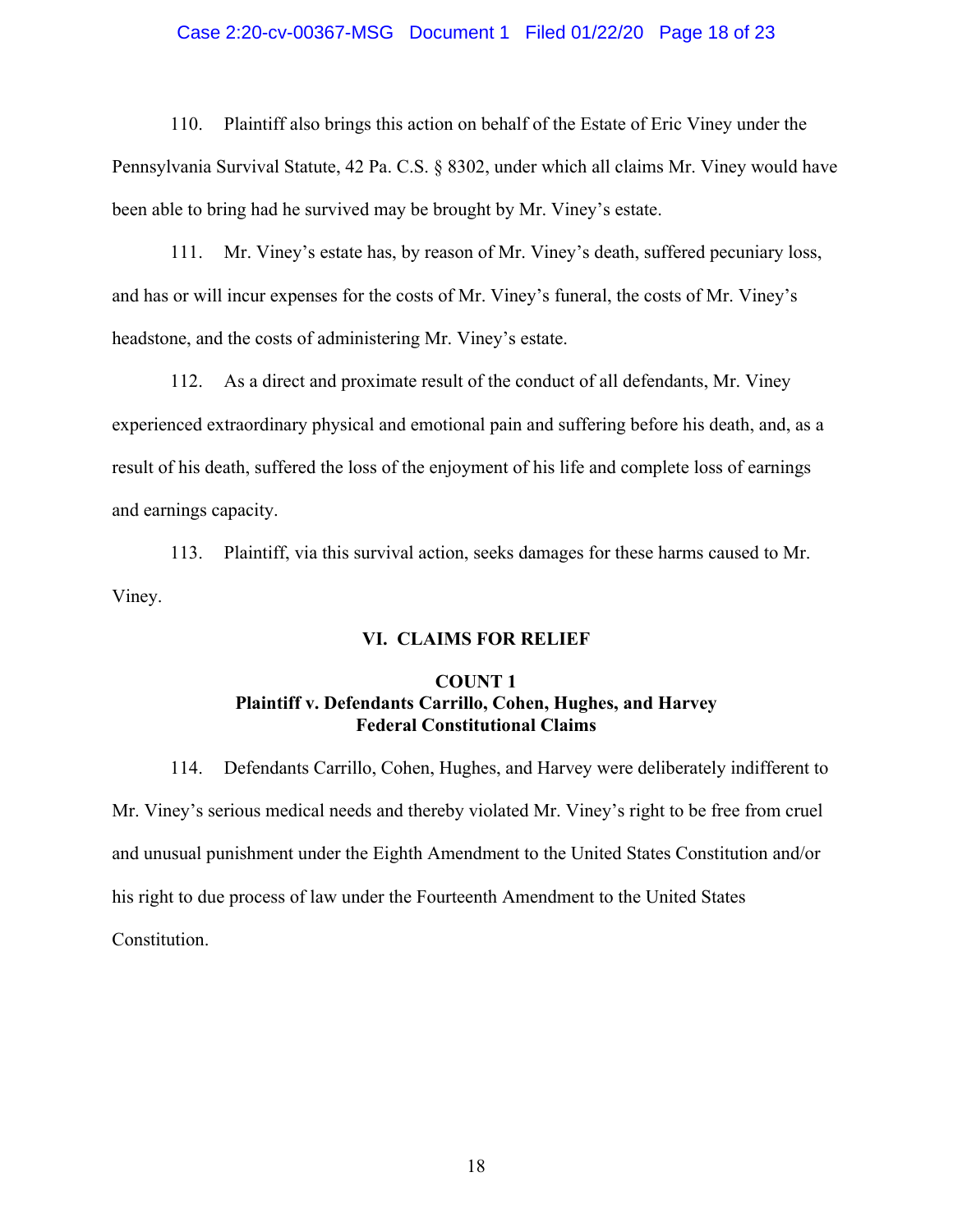# **COUNT 2 Plaintiff v. Defendants Montgomery County and PrimeCare Federal Constitutional Claims**

115. The violations of Mr. Viney's constitutional rights under the Eighth and /or Fourteenth Amendments to the United States Constitution, plaintiff's damages, and the conduct of the individual defendants were directly and proximately caused by the actions and/or inactions of defendants Montgomery County and PrimeCare, which have, with deliberate indifference, failed to establish policies, practices, and procedures and/or have failed to properly train, supervise and discipline their employees regarding the provision of adequate medical care to prisoners with serious medical needs.

# **COUNT 3 Plaintiff v. Defendants Carrillo, Cohen, Hughes, Harvey, and PrimeCare State Law Negligence Claims**

116. Defendants Carrillo, Cohen, Hughes, and Harvey had a duty to comply with generally accepted medical standards of care in their treatment of Mr. Viney.

117. Defendants Carrillo, Cohen, Hughes, and Harvey violated their duty of care.

118. The defendants' violation of their duty of care to Mr. Viney was a direct and proximate cause and a substantial factor in bringing about Mr. Viney's damages as outlined above, and, as a result, defendants are liable to plaintiff.

119. Because the individual defendants were acting as agents, servants, and/or employees of defendant PrimeCare, and because the individual defendants were acting within the scope and course of their employment, and under the direct control and supervision of defendant PrimeCare, defendant PrimeCare is liable to plaintiff on the basis of *respondeat superior* liability.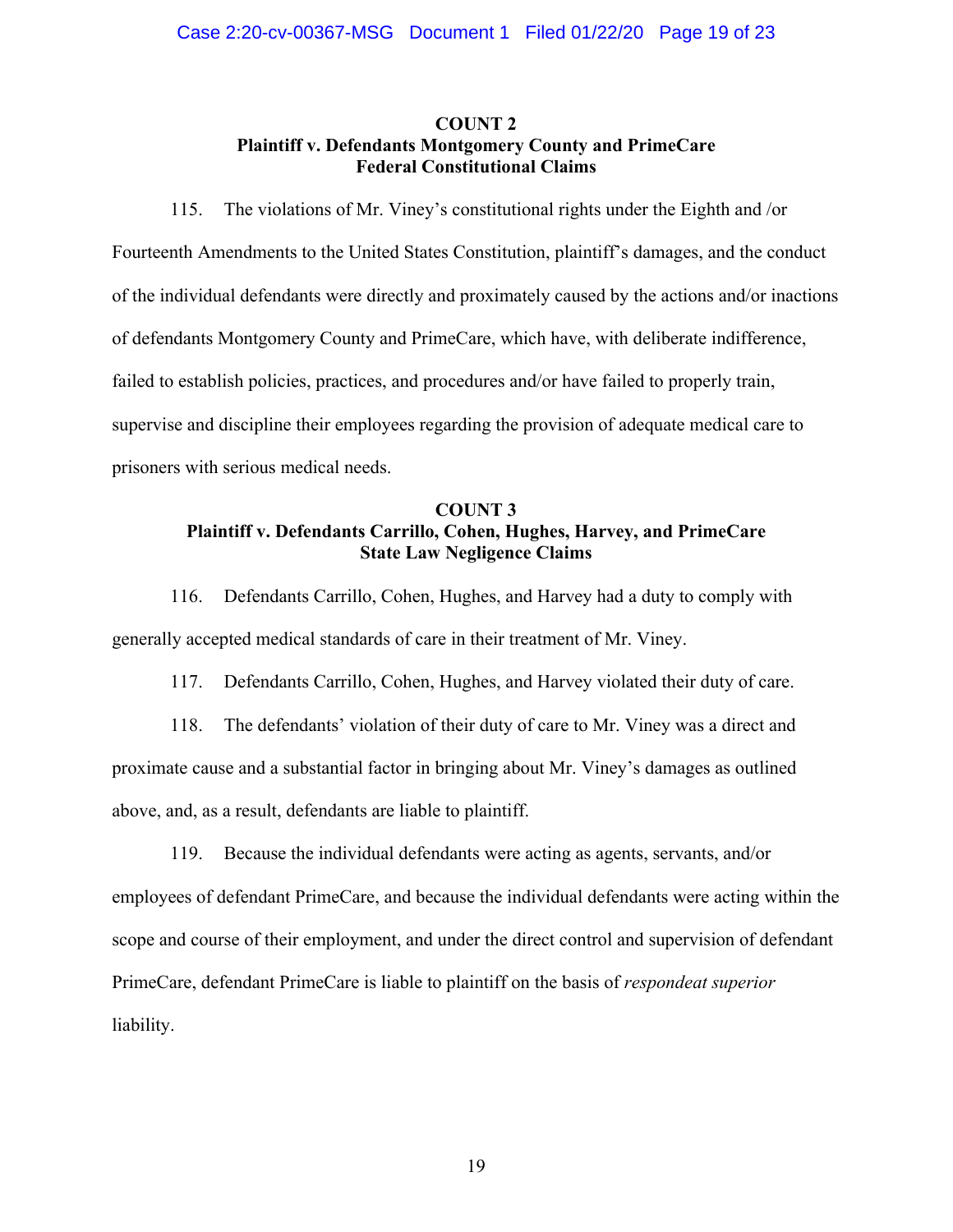# **VII. REQUESTED RELIEF**

**Wherefore**, plaintiff respectfully requests:

- A. Compensatory damages as to all defendants;
- B. Punitive damages as to defendants Carrillo, Cohen, Hughes, Harvey, and PrimeCare;
- C. Reasonable attorneys' fees and costs;
- D. Such other and further relief as may appear just and appropriate.

Plaintiff hereby demands a jury trial.

 $\cup$ 

Jonathan H. Feinberg I.D. No. 88227 KAIRYS, RUDOVSKY, MESSING, FEINBERG & LIN LLP The Cast Iron Building 718 Arch Street, Suite 501 South Philadelphia, PA 19106 215-925-4400 215-925-5365 (fax) jfeinberg@krlawphila.com

*Counsel for Plaintiff*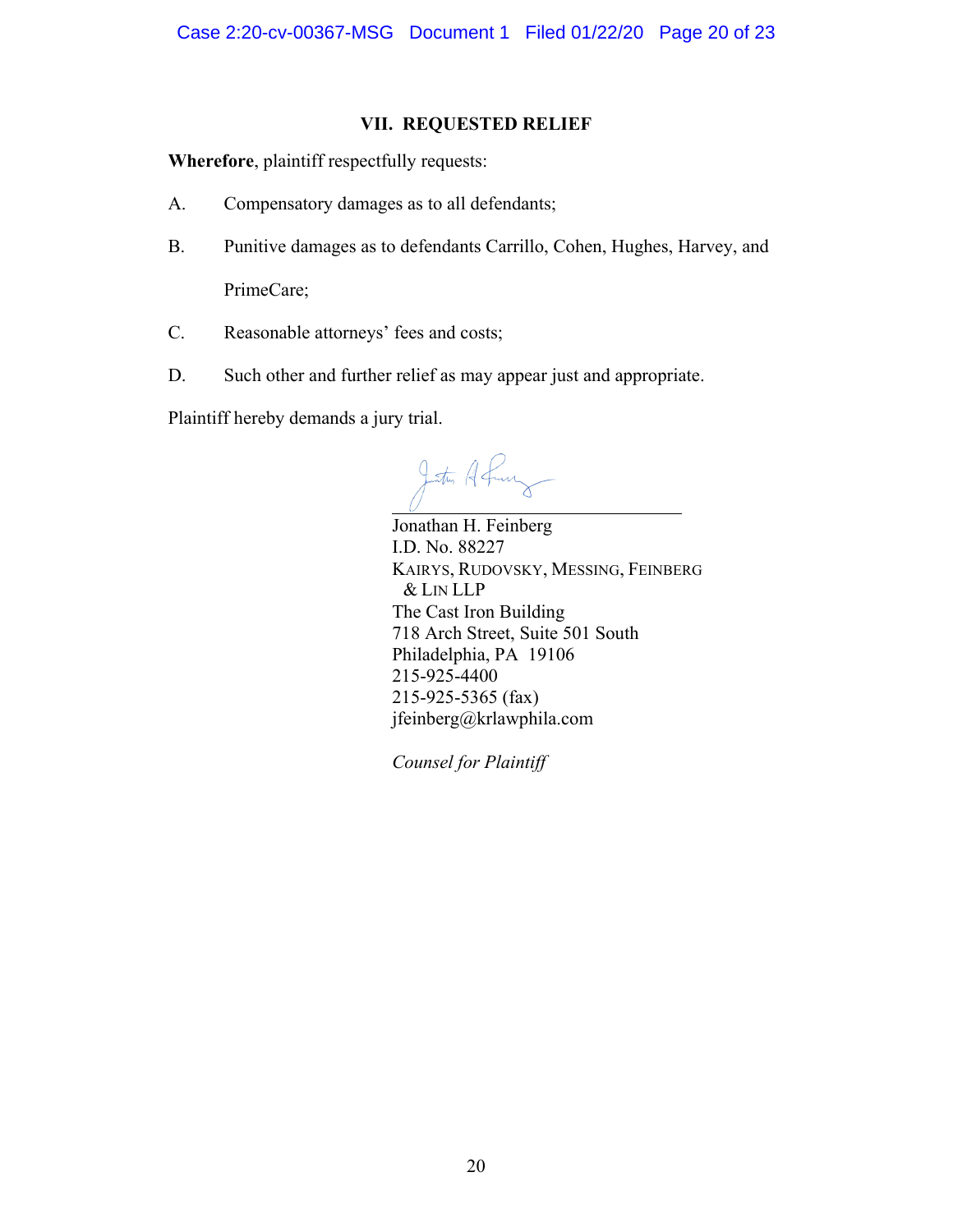| ヾ、<br>JS 44 (Rev 02.19)<br>The JS 44 civil cover sheet and the understanding the figure of the United States in September 1974, is required for the use of the Clerk of Court for the provided by local rules of court. This is rest as<br>purpose of initiating the civil decket sheet (SEE INSTRUCTIONS ON NEXT PAGE OF THIS FORM)<br>I. (a) PLAINTIFFS<br>Nakila v Viney, as Administrator of the Estate of Eric Viney<br>(b) County of Residence of First Listed Plaintiff<br>(c) Attomeys <i>(Firm Name, Address, and Telephone Number)</i><br>Jonathan H Feinberg, Kairys, Rudovsky, Messing, Feinberg & Lin, 718<br>Arch Street, Suite 501 South, Philadelphia, PA 19106, 215-925-4400                                                    | (EXCEPT IN U S. PLAINTIFF CASES)                                                                                                                                                                                                                                                                                                                                                                                                                                                                                                                                                       | <b>CIVIL COVER SHEET</b><br>Montgomery                                                                                                                                                                                                                                                                                                                                                                                                                                                                                                                                                                                                                    | <b>DEFENDANTS</b><br>NOTE<br>Attorneys (If Known)                                                                                                                                                                                                                                                                                                                                                                                                         | $-cv$ -00367 MSG Document 1 Filed 01/22/20 Page 21 of 23<br>County of Residence of First Listed Defendant<br>(IN U S PLAINTIFF CASES ONLY)<br>IN LAND CONDEMNATION CASES, USE THE LOCATION OF<br>THE TRACT OF LAND INVOLVED                                                                                                                                                                                                                                                         | Montgomery County, PrimeCare Medical, Inc.; Margaret Carrillo, MD,<br>Jonathan Cohen, MD, Meghan Hughes, PA, Katie Harvey, CRNP                                                                                                                                                                                                                                                                                                                                                                                                                                                                                                                                                                                                                                                                              |
|--------------------------------------------------------------------------------------------------------------------------------------------------------------------------------------------------------------------------------------------------------------------------------------------------------------------------------------------------------------------------------------------------------------------------------------------------------------------------------------------------------------------------------------------------------------------------------------------------------------------------------------------------------------------------------------------------------------------------------------------------|----------------------------------------------------------------------------------------------------------------------------------------------------------------------------------------------------------------------------------------------------------------------------------------------------------------------------------------------------------------------------------------------------------------------------------------------------------------------------------------------------------------------------------------------------------------------------------------|-----------------------------------------------------------------------------------------------------------------------------------------------------------------------------------------------------------------------------------------------------------------------------------------------------------------------------------------------------------------------------------------------------------------------------------------------------------------------------------------------------------------------------------------------------------------------------------------------------------------------------------------------------------|-----------------------------------------------------------------------------------------------------------------------------------------------------------------------------------------------------------------------------------------------------------------------------------------------------------------------------------------------------------------------------------------------------------------------------------------------------------|-------------------------------------------------------------------------------------------------------------------------------------------------------------------------------------------------------------------------------------------------------------------------------------------------------------------------------------------------------------------------------------------------------------------------------------------------------------------------------------|--------------------------------------------------------------------------------------------------------------------------------------------------------------------------------------------------------------------------------------------------------------------------------------------------------------------------------------------------------------------------------------------------------------------------------------------------------------------------------------------------------------------------------------------------------------------------------------------------------------------------------------------------------------------------------------------------------------------------------------------------------------------------------------------------------------|
| II. BASIS OF JURISDICTION (Place an "X" in One Box Only)<br><b>U.S.</b> Government<br>ЭT<br>Plaintiff<br><b>32 U.S. Government</b><br>Defendant                                                                                                                                                                                                                                                                                                                                                                                                                                                                                                                                                                                                  | ŏ<br>Federal Question<br>(U.S. Government Not a Party)<br>$\overline{4}$<br>Diversity                                                                                                                                                                                                                                                                                                                                                                                                                                                                                                  | (Indicate Citizenship of Parties in Item III)                                                                                                                                                                                                                                                                                                                                                                                                                                                                                                                                                                                                             | (For Diversity Cases Only)<br>PTF<br>Citizen of This State<br>O 1<br>Citizen of Another State<br>J 2<br>Citizen or Subject of a<br>эз                                                                                                                                                                                                                                                                                                                     | DEF<br>$\Box$<br>Incorporated or Principal Place<br>of Business In This State<br>7 2 Incorporated and Principal Place<br>of Business In Another State<br><b>3</b> Foreign Nation                                                                                                                                                                                                                                                                                                    | III. CITIZENSHIP OF PRINCIPAL PARTIES (Place an 'X' in One Box for Plaintiff<br>and One Box for Defendant)<br>PTF<br>DEF<br>CI 4<br>J 4<br>J 5<br>$\sigma$ s<br><b>J6</b><br>J 6                                                                                                                                                                                                                                                                                                                                                                                                                                                                                                                                                                                                                             |
| IV. NATURE OF SUIT (Place an "X' in One Box Only)<br>CONTRACT TORTS<br>$7110$ Insurance<br>7 120 Marine<br>7 130 Miller Act<br>7 140 Negotiable Instrument<br><b>3 150 Recovery of Overpayment</b><br>& Enforcement of Judgment<br>7 151 Medicare Act<br>7 152 Recovery of Defaulted<br>Student Loans<br>(Excludes Veterans)<br>7 153 Recovery of Overpayment<br>of Veteran's Benefits<br>J 160 Stockholders' Suits<br>7 190 Other Contract<br>J 195 Contract Product Liability<br><b>J</b> 196 Franchise<br><b>REAL PROPERTY IN A CONTRIGHTS AND PRISONER PETITIONS</b><br>7 210 Land Condemnation<br>7 220 Foreclosure<br>J 230 Rent Lease & Ejectment<br>7 240 Torts to Land<br>3 245 Tort Product Liability<br>J 290 All Other Real Property | PERSONAL INJURY<br>7 310 Auplane<br>7 315 Airplane Product<br>Liability<br>7 320 Assault, Libel &<br>Slander<br>(7) 330 Federal Employers'<br>Liability<br>7 340 Marine<br>□ 345 Marine Product<br>Liability<br>7 350 Motor Vehicle<br>7 355 Motor Vehicle<br>Product Liability<br>360 Other Personal<br>Injury<br>7 362 Personal Injury<br>Medical Ma!practice<br>440 Other Civil Rights<br><b>D</b> 441 Voting<br>$\sqrt{2}$ 442 Employment<br>J 443 Housing/<br>Accommodations<br>CJ 445 Amer w/Disabilities<br>Employment<br>7 446 Amer w/Disabilities<br>Other<br>7 448 Education | PERSONAL INJURY<br>J 365 Personal Injury -<br>Product Liability<br>7 367 Health Care/<br>Pharmaceutical<br>Persona! In:ury<br>Product Liability<br>368 Asbestos Personal<br>Injury Product<br>Liability<br>PERSONAL PROPERTY<br>370 Other Fraud<br><b>371 Truth in Lending</b><br>7 380 Other Persona!<br>Property Damage<br>7 385 Property Damage<br>Product Liability<br>Habeas Corpus:<br>7 463 Alten Detainee<br><b>7 510 Motions to Vacate</b><br>Sentence<br>7 530 General<br>7 535 Death Penalty<br>Other:<br>3 540 Mandamus & Other<br><b>7 550 Civil Rights</b><br>CJ 555 Prison Condition<br>560 Civ.1 Detainee<br>Conditions of<br>Confinement | Foreign Country<br>FORFEITURE/PENALTY<br>J 625 Drug Related Seizure<br>of Property 21 USC 881<br>$7690$ Other<br><b>LABOR</b><br>710 Fair Labor Standards<br>Act<br>(7) 720 Labor/Management<br>Relations<br>740 Railway Labor Act<br>751 Family and Medical<br>Leave Act<br>790 Other Labor Litigation<br>791 Employee Retirement<br>Income Security Act<br><b>EMMIGRATION</b><br>7 462 Naturalization Application<br>7 465 Other Immigration<br>Actions | 7 422 Appeal 28 USC 158<br>7 423 Withdrawal<br>28 USC 157<br><b>PROPERTY RIGHTS</b><br>CJ 820 Copyrights<br>7 830 Patent<br>335 Patent - Abbrevated<br>New Drug Application<br>コ 840 Trademark<br>SOCIAL SECURITY<br><b>7 861 HIA (1395ff)</b><br><b>0 862 Black Lung (923)</b><br>$\Box$ 863 DIWC/DIWW (405(g))<br>CJ 864 SSID Title XVI<br>$\Box$ 865 RSI (405(g))<br>- FEDERAL TAX SUITS<br>(7 870 Taxes (U S Plaintiff<br>or Defendant)<br>7 871 IRS-Third Party<br>26 USC 7609 | Click here for Nature of Suit Code Descriptions<br>BANKRUPTCY OTHER STATUTES:<br>J 375 False Claims Act<br>7376 Qui Tam (31 USC<br>3729(a)<br>7 400 State Reapportionment<br><b>J</b> 410 Antitrust<br>7 430 Banks and Banking<br>C 450 Commerce<br><b>J</b> 460 Deportation<br><b>J</b> 470 Racketeer Influenced and<br>Corrupt Organizations<br><b>J</b> 480 Consumer Credit<br>1 485 Telephone Consumer<br>Protection Act<br>7 490 Cable/Sat TV<br><b>3 850 Securities/Commodities/</b><br>Exchange<br>7 890 Other Statutory Actions<br>(7 891 Agricultural Acts<br>(7) 893 Environmental Matters<br>7 895 Freedom of Information<br>Act<br>7 896 Arbatration<br><b>399 Administrative Procedure</b><br>Act/Review or Appeal of<br>Agency Decision<br>C 950 Constitutionality of<br><b>State Statutes</b> |
| <b>ORIGIN</b> (Place an "X" in One Box Only)<br>×ι<br>Ongmal<br>Proceeding<br><b>CAUSE OF ACTION</b><br>VII. REQUESTED IN<br><b>COMPLAINT:</b><br>VIII. RELATED CASE(S)<br>IF ANY<br>DATE<br>01/22/2020<br><b>FOR OFFICE USE ONLY</b><br>RECEIPT#                                                                                                                                                                                                                                                                                                                                                                                                                                                                                                | $72$ Removed from<br>73<br>State Court<br>42 USC 1983<br>Brief description of cause<br>Э.<br>UNDER RULE 23, FR Cv P<br>(See instructions)<br>AMOUNT                                                                                                                                                                                                                                                                                                                                                                                                                                    | Remanded from<br>Appellate Court<br>Deliberate indifference to serious medical needs<br>CHECK IF THIS IS A CLASS ACTION<br><b>JUDGE</b><br>SIGNATURE OF ATTORNEY OF RECORD<br>APPLYING IFP                                                                                                                                                                                                                                                                                                                                                                                                                                                                | <b>J</b> 4 Reinstated or<br>$\Box$ 5 Transferred from<br>Reopened<br>(specify)<br>Cite the U S Civil Statute under which you are filing (Do not cite jurisdictional statutes unless diversity)<br><b>DEMANDS</b><br><b>JUDGE</b>                                                                                                                                                                                                                          | $\Box$ 6 Multidistrict<br>Litigation -<br>Another District<br>Transfer<br><b>JURY DEMAND:</b><br>DOCKET NUMBER<br>MAG JUDGE                                                                                                                                                                                                                                                                                                                                                         | $\sqrt{3}$ 8 Multidistrict<br>Litigation -<br>Direct File<br>CHECK YES only if demanded in complaint<br>M)<br>ONo<br><b>es</b><br><b>JAN 22</b><br>2020                                                                                                                                                                                                                                                                                                                                                                                                                                                                                                                                                                                                                                                      |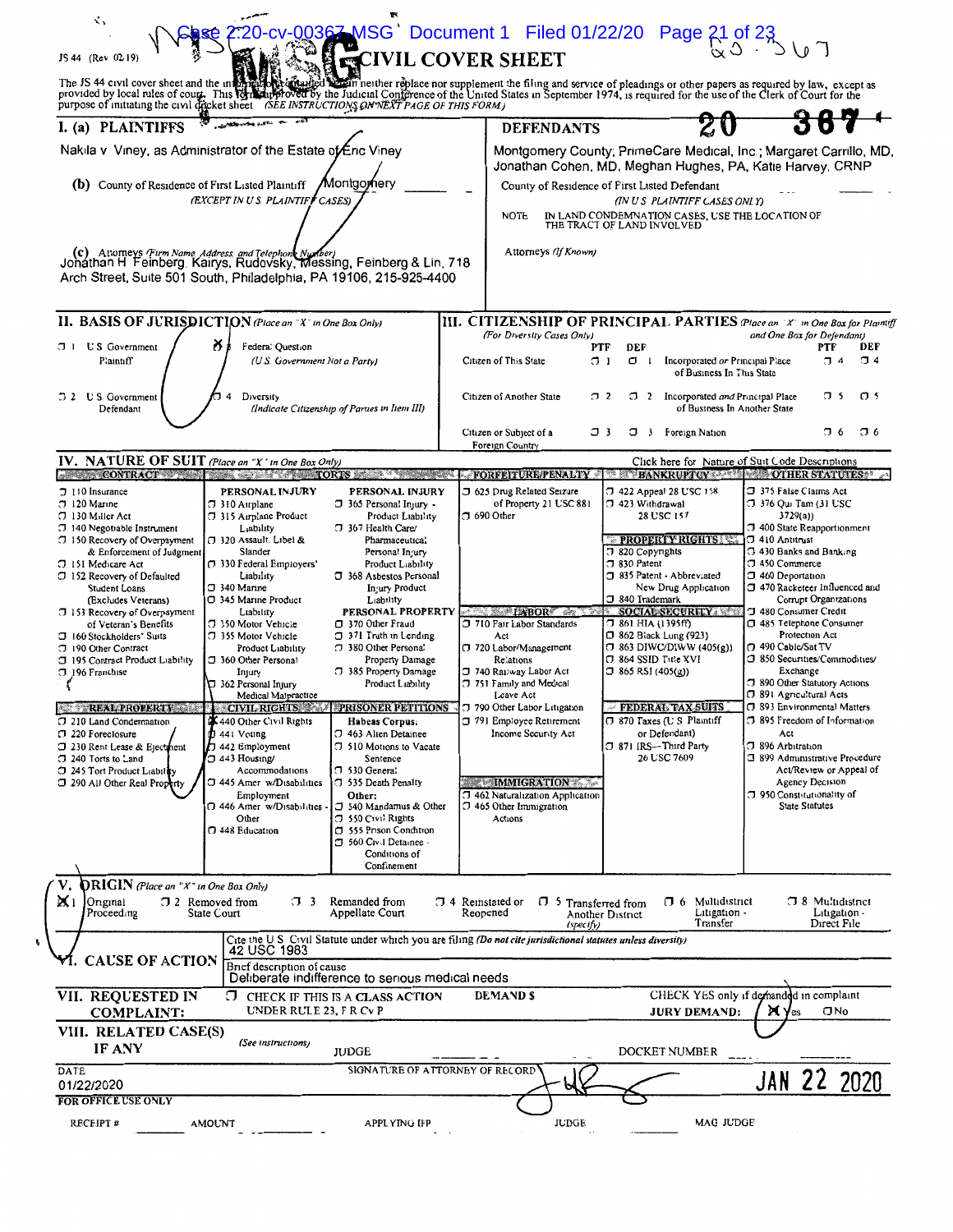| $-00307$ -MSG Document 1 Filed 01/22/20 Page 22 of 23<br>UNITED STATES DISTRICT COURT<br>FOR THE EASTERN DISTRICT OF PENNSYLVANIA<br>367<br>20<br><b>DESIGNATION FORM</b><br>(to be used by counsel or prose plaintiff to indicate the category of the case for the purpose of assignment to the appropriate calendar)<br>c/o Plaintiff's Counsel                                                                                                                                                                                                                                                                                                                                                                                                                                                                                                                                                                                                                                                                                                                                                             |  |  |  |
|---------------------------------------------------------------------------------------------------------------------------------------------------------------------------------------------------------------------------------------------------------------------------------------------------------------------------------------------------------------------------------------------------------------------------------------------------------------------------------------------------------------------------------------------------------------------------------------------------------------------------------------------------------------------------------------------------------------------------------------------------------------------------------------------------------------------------------------------------------------------------------------------------------------------------------------------------------------------------------------------------------------------------------------------------------------------------------------------------------------|--|--|--|
| Address of Plaintiff<br>Address of Defendant: 60 Eagleville Road, Eagleville, PA 19403/2940 Locust Ln, H'burg, PA 17109                                                                                                                                                                                                                                                                                                                                                                                                                                                                                                                                                                                                                                                                                                                                                                                                                                                                                                                                                                                       |  |  |  |
|                                                                                                                                                                                                                                                                                                                                                                                                                                                                                                                                                                                                                                                                                                                                                                                                                                                                                                                                                                                                                                                                                                               |  |  |  |
| Place of Accident, Incident or Transaction. ______ Montgomery County Correctional Facility, Eagleville, PA                                                                                                                                                                                                                                                                                                                                                                                                                                                                                                                                                                                                                                                                                                                                                                                                                                                                                                                                                                                                    |  |  |  |
| RELATED CASE, IF ANY:                                                                                                                                                                                                                                                                                                                                                                                                                                                                                                                                                                                                                                                                                                                                                                                                                                                                                                                                                                                                                                                                                         |  |  |  |
| Judge $\frac{1}{2}$ = $\frac{1}{2}$ = $\frac{1}{2}$ = $\frac{1}{2}$ = $\frac{1}{2}$ = $\frac{1}{2}$ = $\frac{1}{2}$ = $\frac{1}{2}$ = $\frac{1}{2}$ = $\frac{1}{2}$ = $\frac{1}{2}$ = $\frac{1}{2}$ = $\frac{1}{2}$ = $\frac{1}{2}$ = $\frac{1}{2}$ = $\frac{1}{2}$ = $\frac{1}{2}$ = $\frac{1}{2}$ =<br>$\frac{1}{2}$ and $\frac{1}{2}$ and $\frac{1}{2}$ and $\frac{1}{2}$ and $\frac{1}{2}$ and $\frac{1}{2}$<br>Date Terminated: $\frac{1}{1}$ $\frac{1}{1}$ $\frac{1}{1}$ $\frac{1}{1}$ $\frac{1}{1}$ $\frac{1}{1}$ $\frac{1}{1}$<br>Case Number                                                                                                                                                                                                                                                                                                                                                                                                                                                                                                                                                         |  |  |  |
| Civil cases are deemed related when Yes is answered to any of the following questions                                                                                                                                                                                                                                                                                                                                                                                                                                                                                                                                                                                                                                                                                                                                                                                                                                                                                                                                                                                                                         |  |  |  |
| Is this case related to property included in an earlier numbered suit pending or within one year<br>1<br>previously terminated action in this court?                                                                                                                                                                                                                                                                                                                                                                                                                                                                                                                                                                                                                                                                                                                                                                                                                                                                                                                                                          |  |  |  |
| 2<br>Does this case involve the same issue of fact or grow out of the same transaction as a prior suit<br>Yes<br>pending or within one year previously terminated action in this court?                                                                                                                                                                                                                                                                                                                                                                                                                                                                                                                                                                                                                                                                                                                                                                                                                                                                                                                       |  |  |  |
| 3<br>Does this case involve the validity or infringement of a patent already in suit or any earlier<br>Yes<br>numbered case pending or within one year previously terminated action of this court?                                                                                                                                                                                                                                                                                                                                                                                                                                                                                                                                                                                                                                                                                                                                                                                                                                                                                                            |  |  |  |
| Is this case a second or successive habeas corpus, social security appeal, or pro se civil rights<br>Yes<br>4<br>No<br>case filed by the same individual?                                                                                                                                                                                                                                                                                                                                                                                                                                                                                                                                                                                                                                                                                                                                                                                                                                                                                                                                                     |  |  |  |
| I certify that, to my knowledge, the within case $\Box$ is $/$ $\Box$ is not related to any case now pending or within one year previously terminated action in<br>this court except as noted above.<br>$\frac{M_{\text{dust}}}{M_{\text{dst}}}\left\{\frac{M_{\text{cust}}}{M_{\text{dust}}}\right\}$<br><sub>DATE</sub> 01/22/2020<br>Attornev-at-Law / Pro Se Plaintiff<br>Attorney I D # (if applicable)                                                                                                                                                                                                                                                                                                                                                                                                                                                                                                                                                                                                                                                                                                  |  |  |  |
| CIVIL: (Place a $\sqrt{ }$ in one category only)                                                                                                                                                                                                                                                                                                                                                                                                                                                                                                                                                                                                                                                                                                                                                                                                                                                                                                                                                                                                                                                              |  |  |  |
| Federal Question Cases:<br><b>Diversity Jurisdiction Cases:</b><br>А.<br>В.                                                                                                                                                                                                                                                                                                                                                                                                                                                                                                                                                                                                                                                                                                                                                                                                                                                                                                                                                                                                                                   |  |  |  |
| Indemnity Contract, Marine Contract, and All Other Contracts<br>Insurance Contract and Other Contracts<br>1<br>FELA<br>2<br>2<br>Airplane Personal Injury<br>3<br>$\overline{\mathbf{3}}$<br>Assault, Defamation<br>Jones Act Personal Injury<br>Marine Personal Injury<br>4<br>4<br>Antitrust<br><b>SIPERITY REP</b><br>5<br>Motor Vehicle Personal Injury<br>Patent<br>5<br>6<br>Other Personal Injury (Please specify) _____ _ _ _ _<br>Labor-Management Relations<br>6<br>7<br>7<br>Products Liability<br>Civil Rights<br>8<br>8<br>Products Liability - Asbestos<br>Habeas Corpus<br>9<br>Securities Act(s) Cases<br>9<br>All other Diversity Cases<br>$(Please specify)$ _____<br>Social Security Review Cases<br>10<br>All other Federal Question Cases<br>11<br>(Please specify) $\qquad \qquad$ $\qquad$ $\qquad$ $\qquad$ $\qquad$ $\qquad$ $\qquad$ $\qquad$ $\qquad$ $\qquad$ $\qquad$ $\qquad$ $\qquad$ $\qquad$ $\qquad$ $\qquad$ $\qquad$ $\qquad$ $\qquad$ $\qquad$ $\qquad$ $\qquad$ $\qquad$ $\qquad$ $\qquad$ $\qquad$ $\qquad$ $\qquad$ $\qquad$ $\qquad$ $\qquad$ $\qquad$ $\qquad$ $\q$ |  |  |  |
| ARBITRATION CERTIFICATION                                                                                                                                                                                                                                                                                                                                                                                                                                                                                                                                                                                                                                                                                                                                                                                                                                                                                                                                                                                                                                                                                     |  |  |  |
| (The effect of this certification is to remove the case from eligibility for arbitration)<br>Jonathan H. Feinberg counsel of record or pro se plaintiff, do hereby certify<br>I,                                                                                                                                                                                                                                                                                                                                                                                                                                                                                                                                                                                                                                                                                                                                                                                                                                                                                                                              |  |  |  |
| Pursuant to Local Civil Rule 53 2, $\S$ 3(c) (2), that to the best of my knowledge and belief, the damages recoverable in this civil action case<br>exceed the sum of \$150,000 00 exclusive of interest and costs<br>Relief other than monetary damages is sought                                                                                                                                                                                                                                                                                                                                                                                                                                                                                                                                                                                                                                                                                                                                                                                                                                            |  |  |  |
| 88227<br><b>DATE</b>                                                                                                                                                                                                                                                                                                                                                                                                                                                                                                                                                                                                                                                                                                                                                                                                                                                                                                                                                                                                                                                                                          |  |  |  |
| Attorney I D # (if applicable)<br><b>JAN 22 2020</b><br>NOTE A trial de novo will be a trial by jury only if there has been compliance with $F \, R \, C \, P$ 38                                                                                                                                                                                                                                                                                                                                                                                                                                                                                                                                                                                                                                                                                                                                                                                                                                                                                                                                             |  |  |  |

|  | Ctv 609 (5/2018) |
|--|------------------|
|  |                  |